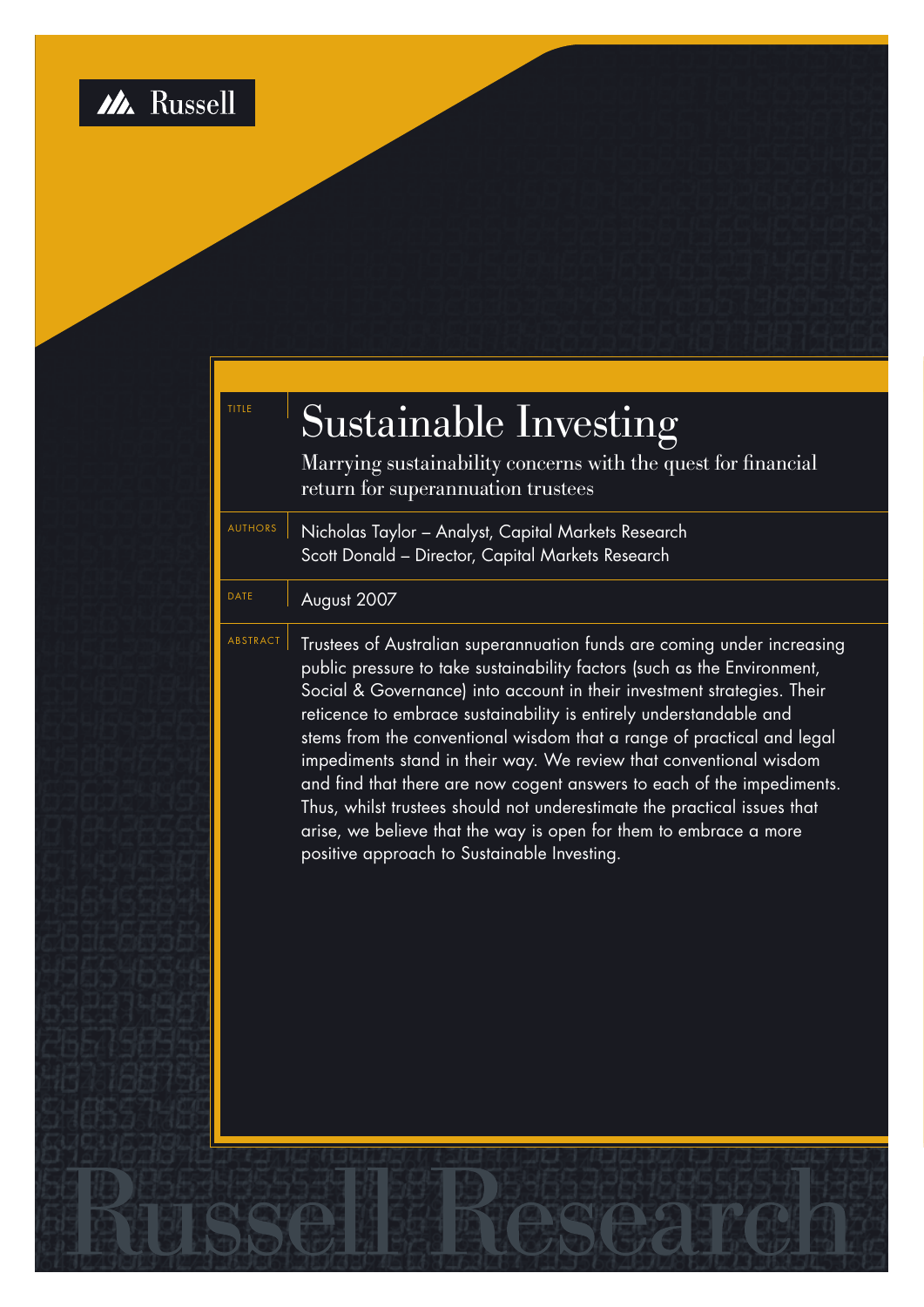### Russell Research

TITLE | Sustainable Investing

SECTION Introduction **PAGE** 1

# Introduction

*"Social responsibility… is fundamentally subversive… there is one and only one social responsibility of business – to use its resources and engage in activities designed to increase its profits." <sup>1</sup>*

Milton Friedman, 1970

*"I would like to warn the gentlemen of the City and High Finance that if they do not listen in time to the voice of reason their days may be numbered. I speak to this great city as Jonah spoke to Nineveh.... I prophesy that unless they embrace wisdom in good time, the system upon which they live will work so very ill that they will be overwhelmed by irresistible things which they will hate much more than the mild and limited remedies offered them now."*

John Maynard Keynes (Collected Works xix)

Concern for the environment and sustainability is growing in prominence. Institutional investors are increasingly questioning how to reconcile their role as investment delegates with broader Environmental, Social, and Governance (ESG) considerations.

Attention to such issues has typically been deemed inappropriate for fiduciary decision-makers in the past. However the debate has moved beyond the stalemate of the 1990s. We are now seeing a global effort to recognise the interests of a wider range of stakeholders and to incorporate timeframes longer than is common in the investment management industry. We use the term 'Sustainable Investing' to distinguish it from other, similar-sounding but distinct approaches such as Socially Responsible Investment (SRI) and Ethical investing.

Despite the pressure exerted on the investment and superannuation industry, many organisations possess little knowledge of what their individual members, clients, or legislation may require of them. Instead, conventional investment wisdom stands on a number of arguments which we will re-examine here.

In doing so, we find that there are now better, more compelling, ways to start to address sustainability concerns without compromising the quest for financial return.

### A Preliminary Note

The subject matter of this paper has attracted spirited debate across the industry. Two preliminary points therefore need to be made:

Personal vs. Delegated Discretions. This paper focuses on the issues facing someone with delegated investment responsibilities, such as the trustee of a superannuation fund. The decisions an individual can take on their own behalf are different to those possible when they are acting on behalf of others. This issue is particularly acute where the individual, personal interests of the underlying beneficiaries are not directly observable or are not homogeneous. Both of these complicating factors are likely to be present in many superannuation funds.

Descriptive vs. Normative Objective. This paper attempts to discern what 'is' rather than what 'ought to be'. This distinction is not always respected in the literature and commentary surrounding Sustainable investing. It is however important for fiduciary decision-makers attempting to meet their obligations in a practical, realworld context.

### Acknowledgements

The authors would like to thank their colleagues for their spirited contribution to the ideas presented in this paper, and in particular David Iverson and Ed Schuck, (both NZ), Leola Ross (US), Andrew Leung, Geoff Warren and Joanna Davison.

<sup>1</sup> Friedman, M. (1970); 'The responsibility of business is to increase profits', *TIME Magazine*, September 1970.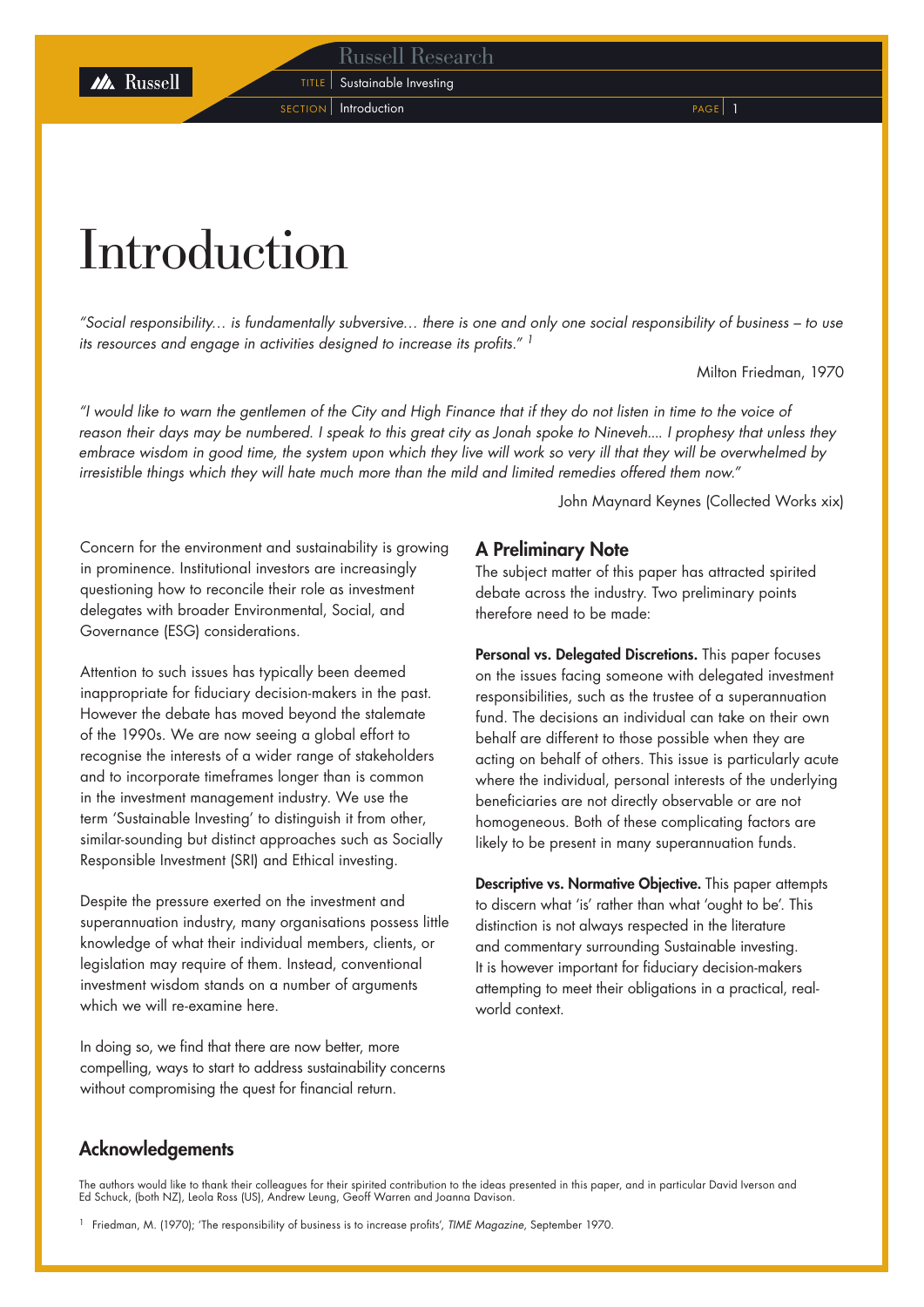Russell Research

**TITLE** Sustainable Investing

 $s$  ECTION  $\sqrt{ }$  Testing the arguments against Sustainable Investing PAGE 2

# Testing the arguments against Sustainable Investing

*"On Wall Street, there has always been the belief that if you don't like how a company is run, you can simply sell your stake and move on--the so-called 'Wall Street Walk'".* 

Forbes, 17/05/2007

*"Two forces are colliding: an emerging set of sociopolitical megatrends…that are upending the lives of people, communities, and societies, as well as ever more-powerful stakeholders wielding wide influence." <sup>2</sup>*

McKinsey & Company, 2006

Institutional investors and fund managers are often accused of having a narrow and short-term perspective. This is not necessarily their fault. The institutional structure of markets reinforces this orientation in a number of ways, to the detriment of the financial system as a whole.

Some investors, however, are now questioning whether such a myopic perspective is required. It has been suggested we are witnessing the metamorphosis of the stockholder into a 'universal owner'.<sup>3</sup> A universal owner is one who "holds its shares for the long-term, and on the whole does not trade except to maintain its index. As such, cumulative long-term returns are determined not by the performance of each individual firm it owns, but by the performance of the economy as a whole".<sup>4</sup> According to this theory, the universal owner may be compelled to evaluate an investment's long-term sustainability as well as its near-term financial soundness. This is the essence of Sustainable investing.

In Australia, whether or not they perceive themselves to be a universal owner, trustees must act both in the 'best interests' of their members and satisfy the Sole Purposes Test.5 The courts have repeatedly confirmed that best interests in this context means financial best interests and that the sole purpose of a superannuation fund is to provide monetary retirement benefits to its members. Despite this, the *Parliamentary Joint Committee on Corporations and Financial Services*, as recently as June 2006, questioned the financial definition of best interests and called on the Australian Prudential Regulation Authority (APRA) to provide guidance on the legislation for trustees.<sup>6</sup> Some trustees and investment managers seem to agree, but few have done anything material about it. Perhaps one reason for this is that the devil is in the detail – the issues are more complicated than is commonly recognised. More difficult still, in some areas the analysis provides neutral results and, all too often, ambiguity promotes inertia.

For investors to invest in businesses that are operating sustainably there must be a suitable supply of investment opportunities. The Government has started encouraging business to incorporate sustainability concerns within their

Parliamentary Joint Committee on Corporations and Financial Services (2006); 'Corporation responsibility: managing risk and creating value', *Commonwealth of Australia*, June 2006.

<sup>2</sup> Bonini, S.M. & Mendonca, L.T. (2006); McKinsey Quarterly: *'When Social Issues Become Strategic: Executives Ignore Sociopolitical Debates at their own Peril',* April 2006 No.2.

<sup>3</sup> Monks, R. A.G. & Minnow, N. (1995); *Corporate Governance,* Cambridge University Press.

<sup>4</sup> Hawley, J.P. & Williams, A.T. (2001); *The Rise of Fiduciary Capitalism: How Institutional Investors Can Make Corporate America More Democratic,*  University of Pennsylvania Press.

 $^5\,$  A recent research report found little evidence of institutional investors adopting the universal owner terminology, despite evidence that those investors were concerned about the efficacy of the "Wall Street Walk" as a way to signal their concerns to company management; Anderson, Marshall and Ramsay, I. (2007); 'Do Australian Institutional Investors Aim to Influence the Human Resources Practices of Investee Companies?', Centre for Corporate Law and Securities Regulation, University of Melbourne.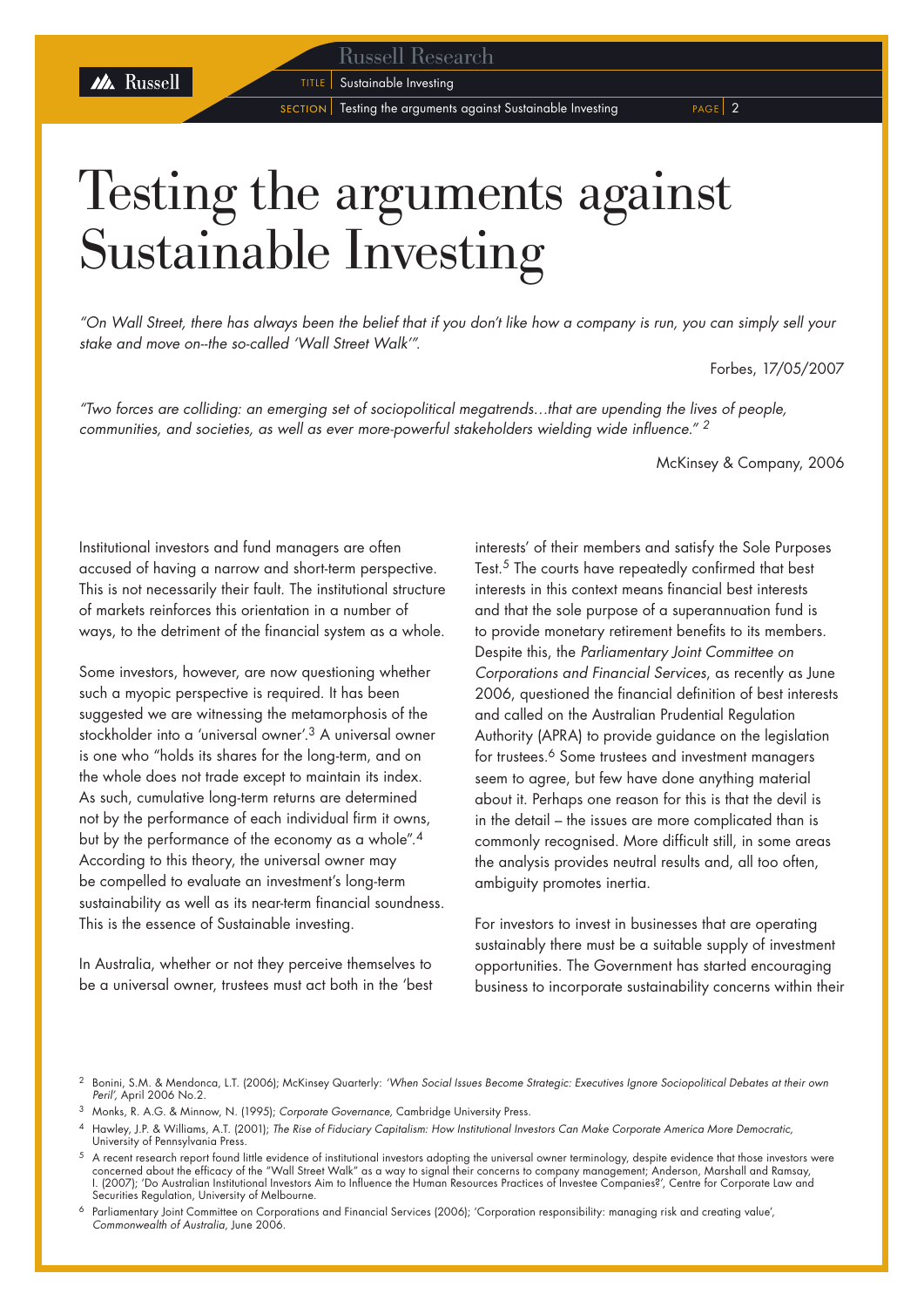**M** Russell

 $s$  ECTION Testing the arguments against Sustainable Investing  $s$  PAGE 3

day-to-day pursuit of profits, by embracing some form of corporate social responsibility (CSR). As the Honourable Chris Pearce MP, Parliamentary Secretary to the Treasurer has outlined, "the challenge for the Government is to identify and remove obstacles to the economic influences that would otherwise encourage company directors to adopt sustainable business practises."7 The Government has not yet gone so far, however, as follow the lead of the U.K. in requiring company directors to have regard for the interests of employees, customers and suppliers and the environment, in addition to the interests of shareholders.8 Indeed the *Parliamentary Joint Committee on Corporations and Financial Services* report mentioned above specifically rejected such a move. It has, however, since announced plans to establish a domestic emissions carbon trading scheme by 2012.

Not all companies, however, are awaiting more formal direction on what a smaller government and climate change will mean for their business. Recently Australia's largest energy provider, Australian Gas Light (AGL), voluntarily joined the Chicago Climate Exchange, which is "the world's only global system for emissions trading based on all six greenhouse gases."9 Other large Australian companies have announced similar strategies. BHP recently announced its climate change policy as part of its broader sustainability strategy.10 Westpac Banking Corporation has expressed a deep commitment to sustainability, extending across its business to include lending, resource management and environmental impact.<sup>11</sup> News Corporation has also recently expressed its intention to become carbon neutral by 2010, as part of a package of measures designed to lessen the environmental footprint of the company.12

There is strong public pressure for the guardians of Australia's superannuation assets, the fund trustees and their investment managers, to participate in this movement. In our opinion, Sustainable Investing is not simply a more sophisticated re-working of the failed economic targeting strategies of the 1980s. Nor is it a transitory cultural phenomenon that has gained air-time because of the phase of the electoral cycle. We strongly believe trustees should start to come to grips with the issues surrounding Sustainable Investing to ascertain its relevance to their funds. Trustees accepting this invitation will quickly encounter a number of arguments intended to dampen, or in some cases reverse, their enthusiasm for Sustainable Investing. We have distilled the traditional areas of concern into the following five commonly-heard arguments:

- 1. Definitional confusion hinders acceptance;
- 2. Investment returns are constrained;
- 3. Fiduciary responsibility is compromised;
- 4. Incorporating sustainability into existing investment approaches is a challenge; and
- 5. Investors are not interested.

Our analysis suggests that there are now cogent answers to all of these arguments but that trustees should not underestimate some of the practical issues that arise. We will now examine each of the arguments in turn.

<sup>10</sup> More detail can be found at http://hsecreport.bhpbilliton.com/2006/

<sup>7</sup> The Hon. Chris Pearce MP, Parliamentary Secretary to the Treasurer (2006); Address to the New South Wales Supreme Court and the Law Society Conference, 21 August 2006; cited in: Finsia (2006); 'Sustaining Our Future: Investing for the long haul', *Finsia Consumer Research*, September 2006.

 $8$  Section 172 of Companies Act 2006 (U.K.), amending s309 of the Companies Act 1985 (U.K.). Notably, there is no direction on how the competing interests are to be balanced, prompting one learned commentator to dub it 'either one of the most incompetent or one of the most cynical pieces of drafting on record', Professor Len Sealy, quoted in Austin, R.P. (2007); *Company Directors and Corporate Social Responsibility. U.K. and Australian perspectives*, Ross Parsons Centre for Commercial, Corporate and Taxation Law, University of Sydney.

<sup>9</sup> AGL media release, 19 March 2007.

<sup>11</sup> Westpac Banking Corporation, *An Enhanced Approach to Embedding Environmental, Social and Governance (ESG) considerations in business and institutional lending,* 18 June 2007. More detail can be found at www.westpac.com.au.

<sup>12</sup> See further, News Corporation, *Global Energy Initiative,* May 2007, available from www.newscorp.com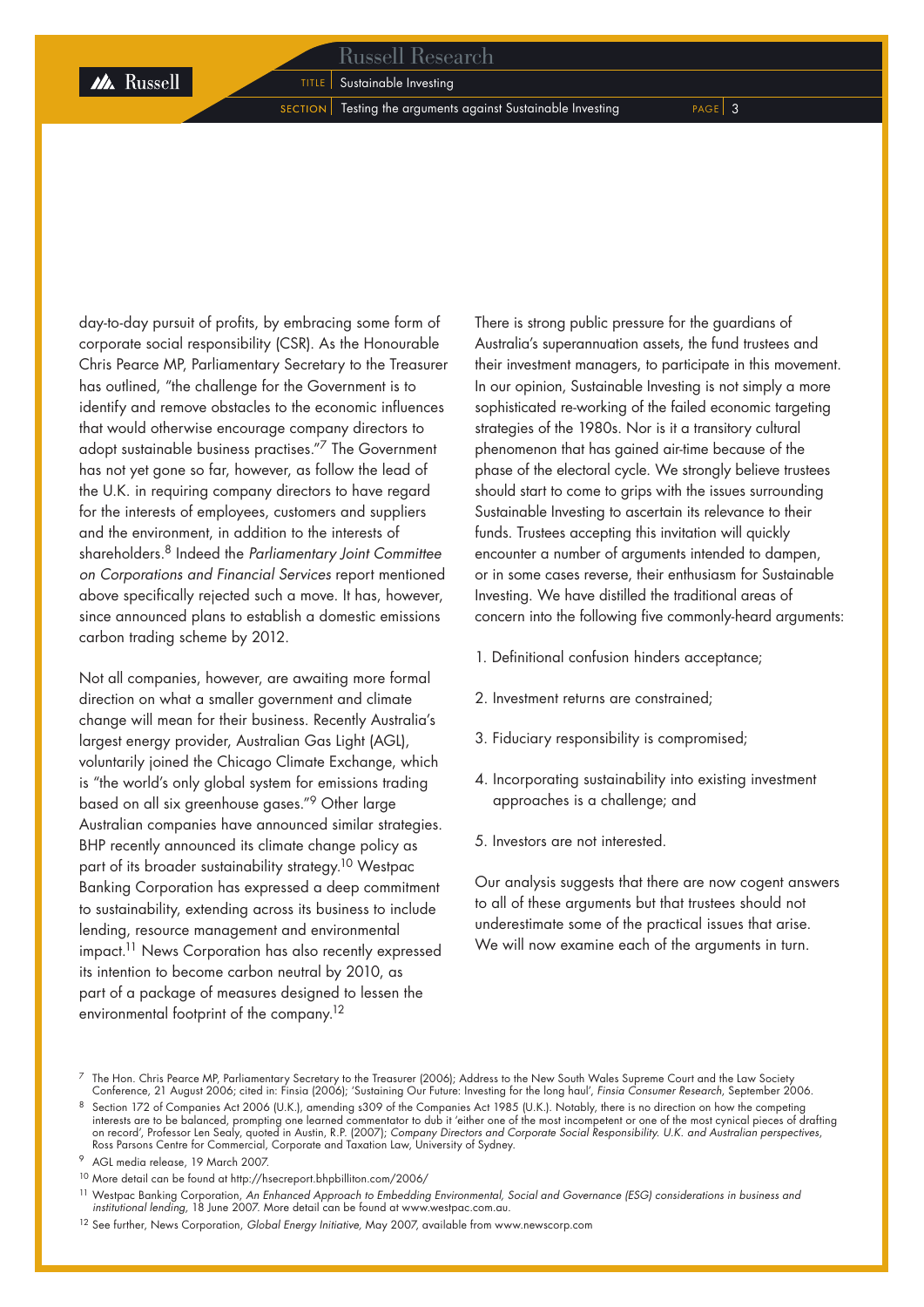**TITLE** Sustainable Investing

 $s$  SECTION Testing the arguments against Sustainable Investing PAGE  $\begin{bmatrix} 4 \end{bmatrix}$ 

## ARGUMENT 1: "Definitional confusion hinders acceptance"

*"… this confusion is quite understandable: The concept of socially responsible investing has itself evolved over time, and has suffered somewhat from changing definitions at the hands of both practitioners who are within the industry and others in the "mainstream" who are trying to understand it."13*

George Gay & Johann Klaassen, 2005

This whole area is beset by definitional confusion.<sup>14</sup> Much of the confusion between the terms 'ethical', 'sociallyresponsible', and 'sustainable' stems from their protracted evolution and the use of the term SRI to refer to all such forms of investment. We believe 'Sustainable investing' is distinct from both Ethical and Socially Responsible Investment (SRI), and an adaptation of the Environmental, Social and Governance (ESG) movement. The differences are not merely semantic, nor arbitrary – though we have focused on the differences to highlight the distinctions. Clearly some strategies and products would fall across our definitions. It is useful then to briefly define and differentiate the relevant terms.

### 2.1.1 Ethical investing

*"Ethical investing is an investment process which reflects the values and beliefs of individuals and mission-based organisations regarding the environment, society, labour rights, governance and ethics."* 

Ethical Investment Association, 2006

Ethical investors are primarily focused on pursuing investment strategies that conform to a predefined set of beliefs, which often, but not always, contain a nonfinancial element.15 Put another way, ethical investors are concerned with "the size of the prospective financial return and the risk attached to it, but also its *source*" (emphasis added).16 For ethical investors, therefore, the primary consideration is personal, not financial.

Centuries before the term Sustainable Investing was coined, investors adopted ethical screens to satisfy their moral concerns and beliefs.17 In Australia, entities such as Friends Provident (now part of Tower), Independent Order of Odd Fellows (IOOF) and Order of the Sons of Temperance (OST, now part of IOOF) grew out of this tradition.

Ethical investing is typically an 'exclusionary' concept. That is, companies (or possibly entire industries) are excluded from investor portfolios based on a series of predefined social criteria best representing the ethical stance of the investor. Some examples of 'sin stocks or sectors' are tobacco companies and those relating to birth control.

Excluding stocks or sectors has resulted in ethical investment being viewed negatively by many traditional investment professionals. They reason that a smaller investable universe constrains investment performance and thus contradicts a trustee's fiduciary responsibility to its members. (More on this later). Alternatively, investors may adopt a 'positive screen' where investments are sought that support a set of predefined beliefs.

M Russell

<sup>13</sup> Gay, G.R. & Klasseen, J.A. (2005); 'Retirement Investment, Fiduciary Obligations, and Socially Responsible Investing', *Journal of Deferred Compensation,*  Vol.10, No.3.

<sup>14</sup> For an Australian end-investor perspective, see: Finsia (2006); 'Sustaining Our Future: Investing for the Long-haul', *Finsia Consumer Research,* September 2006.

<sup>&</sup>lt;sup>15</sup> We include Islamic funds, i.e. those that are built to conform to Shariah law, in the category of 'ethical' funds.

<sup>16</sup> Cowten, C. (1994); 'The Development of Ethical Investment Products', *ACT Guide to Ethical Conflicts in Finance,* Blackwell Publishing.

<sup>17</sup> Shank, T.M et al (2005); 'Is it better to be naughty or nice?', *Journal of Investing,* Fall 2005. See also, White, C.F. (2005); 'SRI Best Practices: Learning from the Europeans', Journal of Investing, Fall 2005. See also, Social Investment Forum (2006); '2005 Report on Socially Responsible Investing Trends in the United States: 10-year Review.'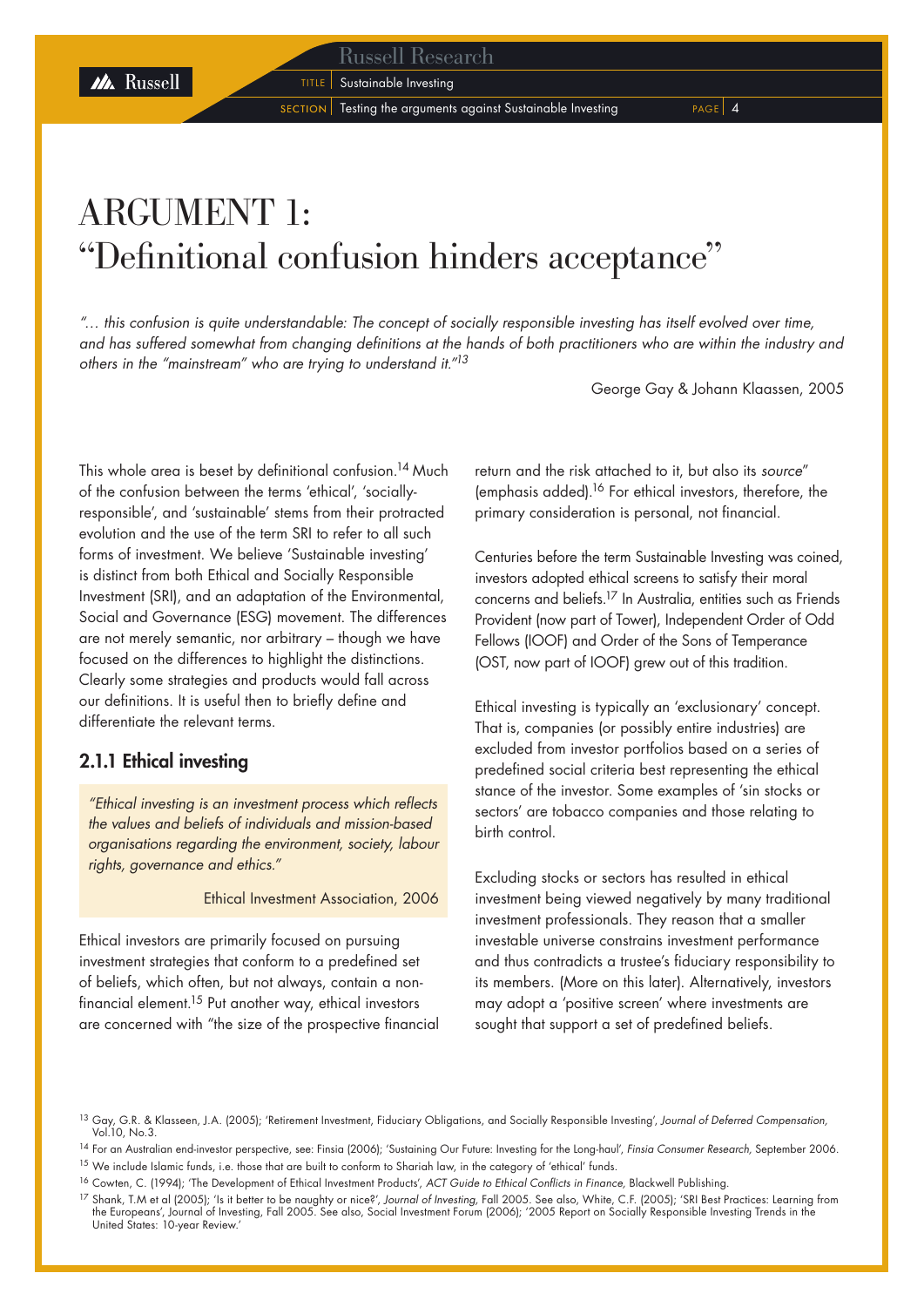### Russell Research

**TITLE** Sustainable Investing

 $s$  ECTION Testing the arguments against Sustainable Investing  $s$ 

The challenge for ethical investors has always been twofold. First, ethical issues are inherently personal and so it is impossible from a practical perspective to achieve a consensus across all possible ethical issues. Even setting aside religious, spiritual and moral differences, one person's ethical priorities will seldom match another's in all details. Second, companies typically do not align themselves neatly on ethical issues; usually it is a matter of timing, judgment or degree.

### 2.1.2 Socially Responsible Investment (SRI)

*"Socially Responsible Investing is an investment process that considers the social and environmental consequences of investments, both positive and negative, within the context of rigorous financial analysis."*

Social Investment Forum, 2006

Socially Responsible Investing (SRI) pursues "investment objectives that combine social, environmental and financial goals".18 As it appears to be commonly implemented, SRI serves a dual purpose: financial and social. The absence of predefined requirements enables SRI to be implemented on a 'best-of-breed' approach where all firms are eligible for investment, but are ranked according to sustainability factors. This results in a flexible mechanism of underweighting and/ or overweighting stocks to reflect their sustainability amongst conventional financial metrics. For example, if a uranium company is one of the most sustainable materials firms, it may be included in an SRI portfolio.

Alternatively, a 'screen' approach, such as that taken with ethical investment, may be adopted, thereby reducing the investable universe. This could potentially exclude investment in the uranium company in the above example for instance.

### 2.1.3 Environmental, Social & Governance (ESG)

*"There is a growing view among investment professionals that environment, social and corporate governance (ESG) issues can affect the performance of investment portfolios."*

UN Principles for Responsible Investment, 2006

Incorporating corporate governance and risk measures is the key differentiator between SRI and Environmental, Social and Governance (ESG) analysis. The added focus on Governance strengthens the argument that sustainability may have a material effect on investment returns since, "companies that perform better with regard to these issues can increase shareholder value by, for example, properly managing risks, anticipating regulatory action or accessing new markets."19 In this way, ESG is more closely related to the concept of the 'universal owner' discussed earlier than is SRI.

With more emphasis on the long-term affect of sustainability on investment returns,<sup>20</sup> the U.N. Environmental Program Finance Initiative recently launched a set of aspirational U.N. Principles for Responsible Investment (U.N. Principles) based on the ESG approach to Sustainability.

<sup>18</sup> Sparkes, R. (2002), *Socially Responsible Investment: A Global Revolution,* John Wiley & Sons

<sup>&</sup>lt;sup>19</sup> Cited in: UN Global Compact (2005); 'Conference Report: Investing for Long-term Value – Integrating Environmental, Social and Governance value drivers in asset management and financial research', UN Global Compact Conference, Zurich, 25 August 2005. See also: Weiser, J. & Zadek, S. (2002); *Conversations with disbelievers,* Brody and Weiser.

<sup>20</sup> UN Environmental Program (2006); 'Principles for Responsible Investment'.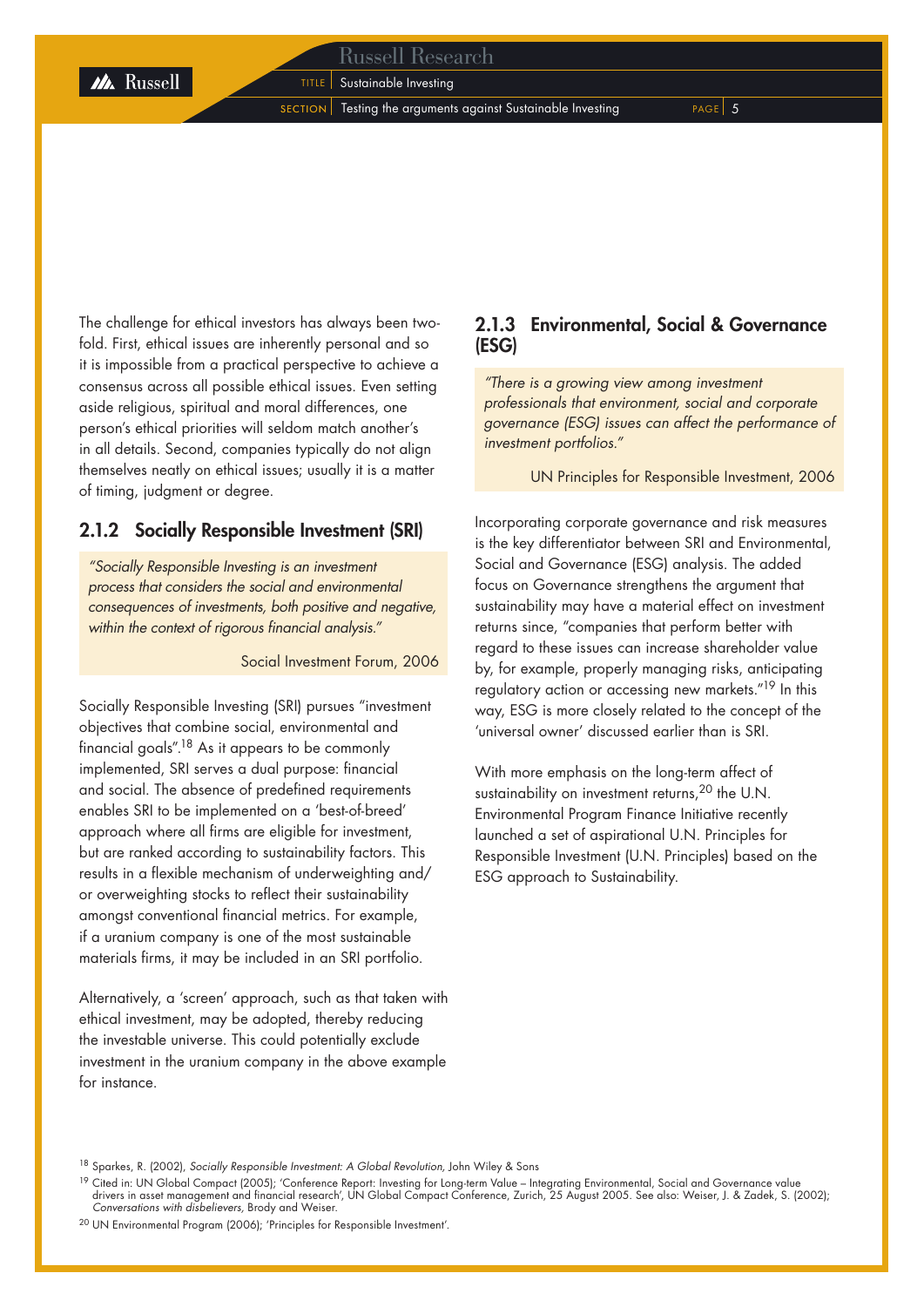**TITLE** Sustainable Investing

 $s$  ECTION  $\vert$  Testing the arguments against Sustainable Investing PAGE  $\vert$  6

### What does ESG consider in regard to company and investment value?

### *Environmental issues:*

- Climate change and related risks
- The need to reduce toxic releases and waste
- New regulation expanding the boundaries of environmental liability with regard to products and services
- Increasing pressure by civil society to improve performance, transparency and accountability, which might otherwise lead to reputational risks
- Emerging markets for environmental services and environment-friendly products

### *Social issues:*

- Workplace health and safety
- Community relations
- Human rights issues at company and suppliers'/ contractors' premises
- Government and community relations in the context of operations in developing countries
- Increasing pressure by civil society to improve performance, transparency and accountability, leading to reputational risks if not managed properly

### *Corporate Governance issues:*

- Board structure and accountability ■
- Accounting and disclosure practices
- Audit committee structure and independence of auditors
- Executive compensation
- Management of corruption and bribery issues ■

Source: UN Global Compact (2004), 'Who Cares Wins'

### 2.1.4 Sustainable Investing

Sustainable Investing is focused on incorporating consideration of long-term Environmental, Social and Governance (ESG) factors into traditional investment approaches. The consideration of ESG factors is a complement to the current focus on short-term financial evaluation, and does not detract or conflict with them. In this way, Sustainable Investing is an evolutionary synthesis of traditional investment approaches with a proactive stance on Sustainability.

We describe Sustainable Investing as *an approach that recognises the financial implications* o*f economic activity over a broader range and longer timeframe than traditional investment approaches.* 

Stated this way, it is clear that we are not proposing any specific strategies, since there are many different ways in which the approach could be implemented. Nor are we specifying any particular causes; the threats to sustainability will likely change over time. Indeed the description is disarmingly close to the way shareholders would ordinarily express their interests. As we note below, though, this general aspiration must be distilled into objectives that are sufficiently finite, concrete, unambiguous, realistic and measurable as to be capable of practical implementation. This is good governance but it also reduces the risk that the strategy will become so vague or diffuse that it has no impact, or alternatively that it will be highjacked by interest groups with ulterior motives.

### 2.1.5 A Concluding Comment

Whilst there are undoubtedly thematic similarities between the various camps, we believe the observation that the approaches sometimes result in similar stocks in a portfolio is simplistic. Share markets do not offer 'pure' Ethical or Sustainable exposures. They offer a mechanism for the investors to exchange shares in existing public companies, some of which companies may satisfy ethical and/or sustainability criteria in regards their business operations. Moreover, as we shall see below, modern approaches to Sustainable Investing (but less so Ethical investing) recognise a variety of shareholder mechanisms for achieving sustainability objectives, not just purchase or sale of the company's securities.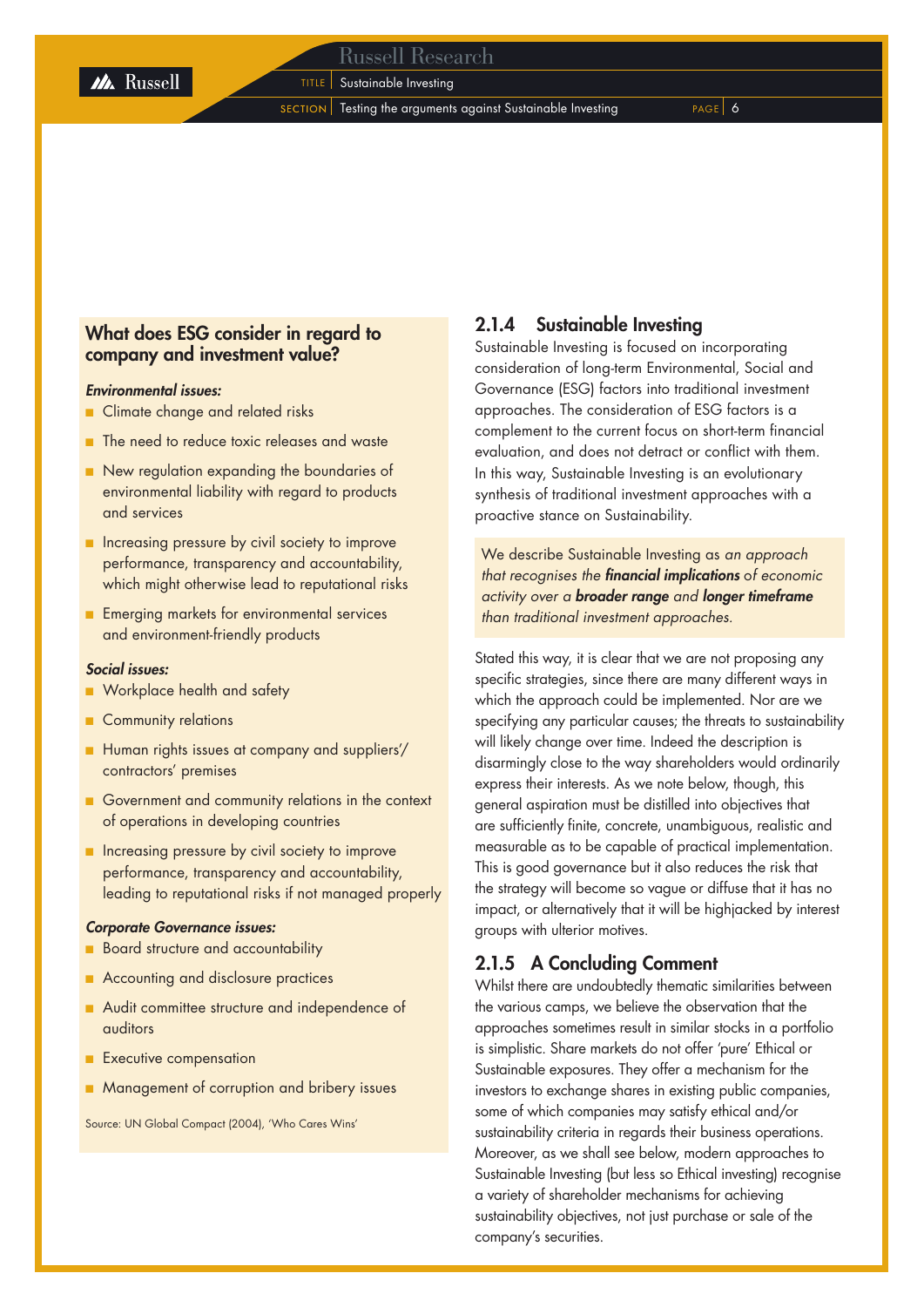**TITLE** Sustainable Investing

 $s$  SECTION  $\vert$  Testing the arguments against Sustainable Investing  $s$ 

## ARGUMENT 2: "Fiduciary responsibility is compromised"

*"A pension fund trustee is not the guardian of the moral welfare of the fund members, and modern developments in social conditions do not compel the conclusion that he should assume this role." <sup>21</sup>*

Lord Nicholls of Birkenhead, 1995

*"As more evidence unfolds supporting the connection between sustainability and financial performance, those who do not consider these factors in investment decisions could ultimately leave themselves open to charges of imprudence." <sup>22</sup>*

Jed Emerson & Tim Little, 2005

Historically, investment approaches of the type considered in this paper have been thought to contradict the trustees' fiduciary responsibility to act in the 'best interests' of its members.23 The courts in the U.K. and Australia have been adamantly opposed to the application of nonfinancial criteria to investment decisions by trustees.24 This derives from the fundamental principle of trust law that states trustees must exercise their powers for a proper purpose (i.e. the purpose for which the power was granted).25 In a trust whose purpose is to provide financial benefits to its beneficiaries, the purpose of the investment power can be none other than to augment, if possible, the value of the financial benefits to those members.26 The courts have been particularly intent on recognising the moral plurality of Anglo-Australian society, counselling strongly against the incorporation of moral prejudice into fiduciary decision-making.27 Collateral28 benefits, such as may satisfy a moral imperative, may accrue, but trustees must first and foremost pursue the purpose of the trust.

M Russell

Some links in this chain of logic are enshrined in statute in Australia. Section 52(2)(c) of *Superannuation Industry (Supervision) Act 1993* (SIS) provides that trustees must act in the 'best interests' of their members, which is interpreted to mean their best financial interests. Section 62 of SIS requires that the 'sole purpose' of a superannuation fund is to be the provision of benefits to members upon their retirement.<sup>29</sup> Finally, section 52(2)(b) requires that a trustee exercise "the same degree of care, skill and diligence as an ordinary prudent person would exercise in dealing with property of another for whom the person felt morally bound to provide."

These provisions have a disarming simplicity. Unfortunately they have led some commentators to underestimate what the law requires of trustees seeking to incorporate Sustainable Investing principles into their investment strategies. The analysis that appears below may therefore appear narrow, or perhaps even

- 22 Emerson, J. & Little, T. (2005); *The Prudent Trustee: The Evolution of the Long-Term Investor,* Generation Foundation.
- <sup>23</sup> Kinder, P.D. (2005); 'New Fiduciary Duties in a Changing Social Environment', *Journal of Investing,* Fall 2005.

<sup>24</sup> See most notably Megarry V-C in *Cowan v Scargill* (1985) Ch 270. The principles in that case were affirmed in Australia in *Buckland v AG for Victoria* (unreported judgment of the Supreme Court of Victoria, No.10536 of 1992), and more recently in Ase*a Brown Boveri Superannuation Fund v Asea Brown*<br>*Boveri* [1999] 1 VR 144, Knudsen v Kara Kar (2000) NSWSC 715, Crowe v SER

<sup>25</sup> *Balls v Strutt* (1841) 1 Hare 146 at 149; 66 ER 984 at 985

<sup>26</sup> This principle was clearly expressed in *Harries v Church Commissioners* [1992] 1 WLR 1241, a case involving a charity associated with the Church of England, a situation where one might have expected ethical considerations to have some influence. In that case Sir Donald Nicholls V-C held that: 'investments are held by trustees to aid the work of the charity in a particular way; by generating money. That is the purpose for which they are held. That is<br>their raison d' être. Trustees cannot use assets held as an in exercising their powers of investment.'

<sup>27</sup> See for instance *Harries v Church Commissioners, re Wyvern Developments* [1974] 1 WLR 1097; *Martin v City of Edinburgh District Council* [1989] 2 PBLR 8.

<sup>28</sup> The courts and commentators often use the adjective 'ancillary' to refer to this type of benefit. We have used the term 'collateral' here to avoid confusion with the reference to 'ancillary purposes' in s62(b) of SIS.

<sup>29</sup> This is discussed further in APRA, Superannuation Circular No.III.A.4: The Sole Purpose Test. At paragraph 31 it notes, 'It is not the type of investment which must be considered … but rather it is the purpose for which the investment is made and maintained that is relevant to the test..'

<sup>21</sup> Lord Nicholls of Birkenhead, in 'Trustees and their Broader Community: Where Duty, Morality and Ethics Converge', presentation to *Superannuation 1995 Conference*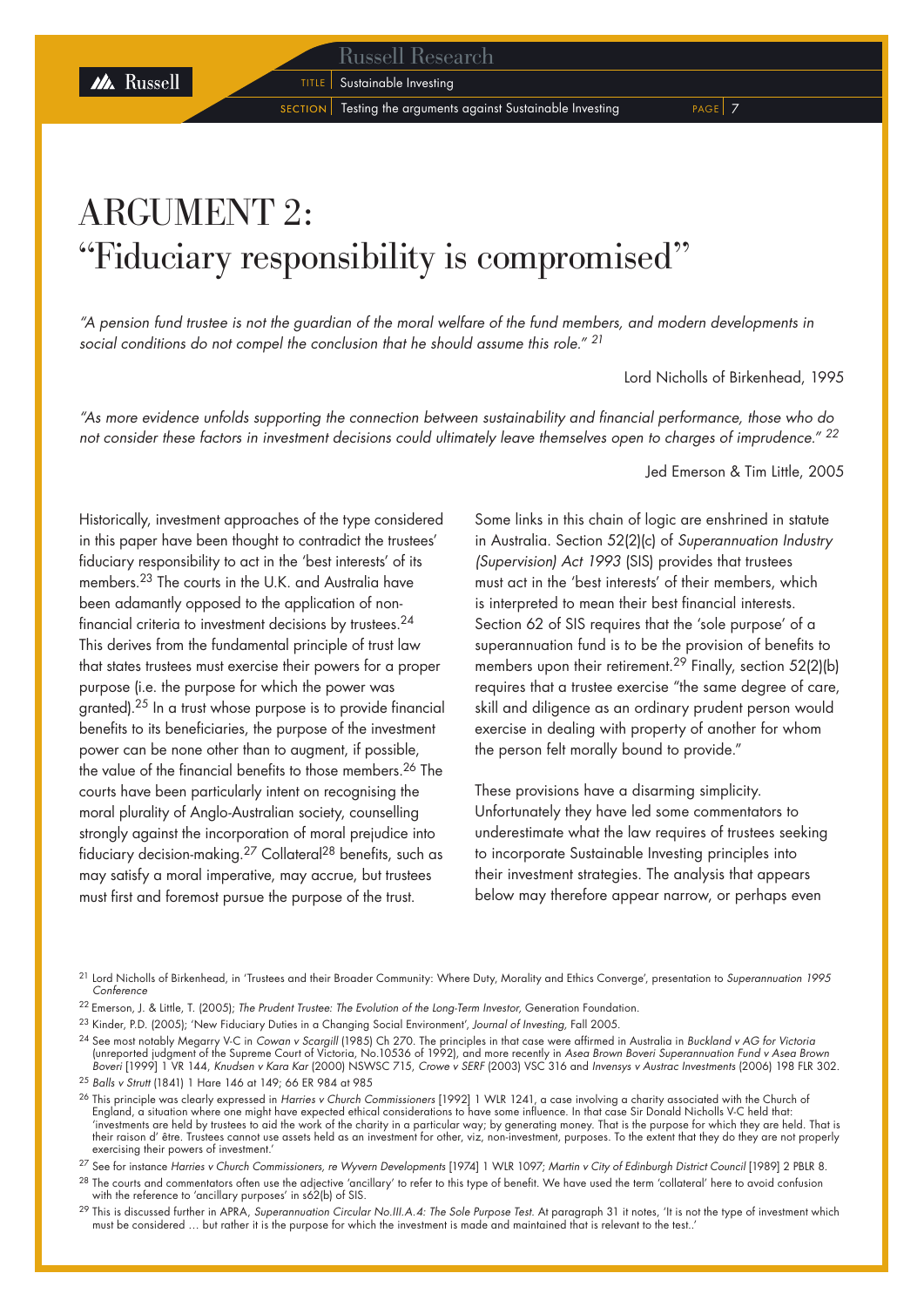**M** Russell

 $s$  ECTION Testing the arguments against Sustainable Investing  $s$  PAGE 8

reactionary, to some. However the analysis pays close attention to the complex provenance and interaction of the general, case-based law and the statutory provisions, as they pertain to Australian institutional investors.30 In particular it recognises that there is a wide range of trustee duties and principles that affect the exercise of a trustee's investment power, not just 'best interests' and the 'sole purpose' test. Not surprisingly, detailed analysis of this type derives a more complex set of principles than is sometimes expressed by commentators.

Listed below are a set of observations that emerge from close analysis of the cases and the relevant jurisprudence. For simplicity, we have chosen to collect them into two categories: those that relate to the quality of the decision process and those that relate to the motives of the trustee.

### 2.2.1 The Motivation for the Decision

- The investment power must be exercised in the 'best interests' of the members, which is interpreted to mean their financial best interests.31 The sole purpose test focuses this definition even more closely; trustees of superannuation funds must apply their efforts towards the provision of financial benefits to members on retirement. The assets of the fund cannot be employed to achieve other objectives, however admirable.
- The fact that certain decisions may result in outcomes that advantage individuals who are not members, or which advantage members in some way not connected with the financial benefits they receive upon retirement, will not attract criticism from the courts.<sup>32</sup>

This means the courts are unlikely to intervene if the precise formulation of the Sustainable approach chosen by a trustee can be shown to have no material negative impact on the investment performance of the portfolio of the fund. However trustees cannot permit consequential, collateral benefits to prejudice their pursuit of the trust's purpose. 33

■ The connection between the purpose and the benefit to the beneficiary must be material and direct.

"Speculative and remote" benefits, such as the impact of a single superannuation fund on the economy, will not suffice.34 The courts are thus likely to deem the positive influence of Sustainability-minded investors on the economy as a whole as inadequate of itself to justify Sustainable investing by a trustee.

- Trustees are required to act impartially in balancing the interests of different members of their fund. An argument that a strategy may have some beneficial impact when measured over a long (greater than 20 years) timescale, as for instance with climate change initiatives, raises the prospect of inter-generational inequity if the shorter-term effect of the strategy is negative on performance. The current structure of most superannuation plans means that this is really only an issue within the default option they offer to members. ■
- The trustee may be required to rebut an assertion that the decision to pursue a Sustainable approach was motivated by some improper purpose, such as the furtherance of union policy (as in *Cowan v Scargill*) or some personal moral or ethical ground (as in *Harries v Church Commissioners*).35 Again this

<sup>34</sup> *Cowan v Scargill* [1985] 1 Ch 270 per Megarry V-C at 296.

35 The court's practical perspective in *Martin v City of Edinburgh* (above) has much to commend it. Murray LJ in that case noted that: 'if it means that each individual trustee in genuinely applying his mind and judgment to a trust decision, must divest himself of all personal preferences, of all political beliefs, and of all moral, religious or other conscientiously held principles, then I do not think that this proposition is either reasonable or practicable. What he must do, I think, is to recognise that he has those preferences, commitments or principles but none the less do his best to exercise fair and impartial judament on the merits of the issue before him.

<sup>&</sup>lt;sup>30</sup> There are, for instance, ongoing debates around the relationship between the statutory and general law requirements to act in the best interests, and the content of the general law requirement itself. Cf Stone, M (2007); 'The Superannuation Trustee: Are Fiduciary Obligation and Standards Appropriate?'<br>Journal of Equity [167]; Vriskakis, M. (2006); 'The best test of (or the Trustees' Powers and Current Developments in Investment Funds Management', 7 *Bond Law Review* 36 at p.37; and Leigh, A., '"Caveat Investor": The Ethical Investment of Superannuation in Australia', (1997) 25 *Australian Business Law Review* 341. Many commentators seem blissfully unaware of this uncertainty.

<sup>31</sup> *Cowan v Scargill* [1985] 1 Ch 270. The principle was first endorsed in Australia in *Crowe v SERF* (2003) VSC 316. Earlier Australian cases cite *Cowan v Scargill* in support of other principles, or in obiter dicta.

<sup>32</sup> *Fuller v Evans* [2000] 1 All ER 636.

<sup>33</sup> *Cowan v Scargill* [1985] 1 Ch 270.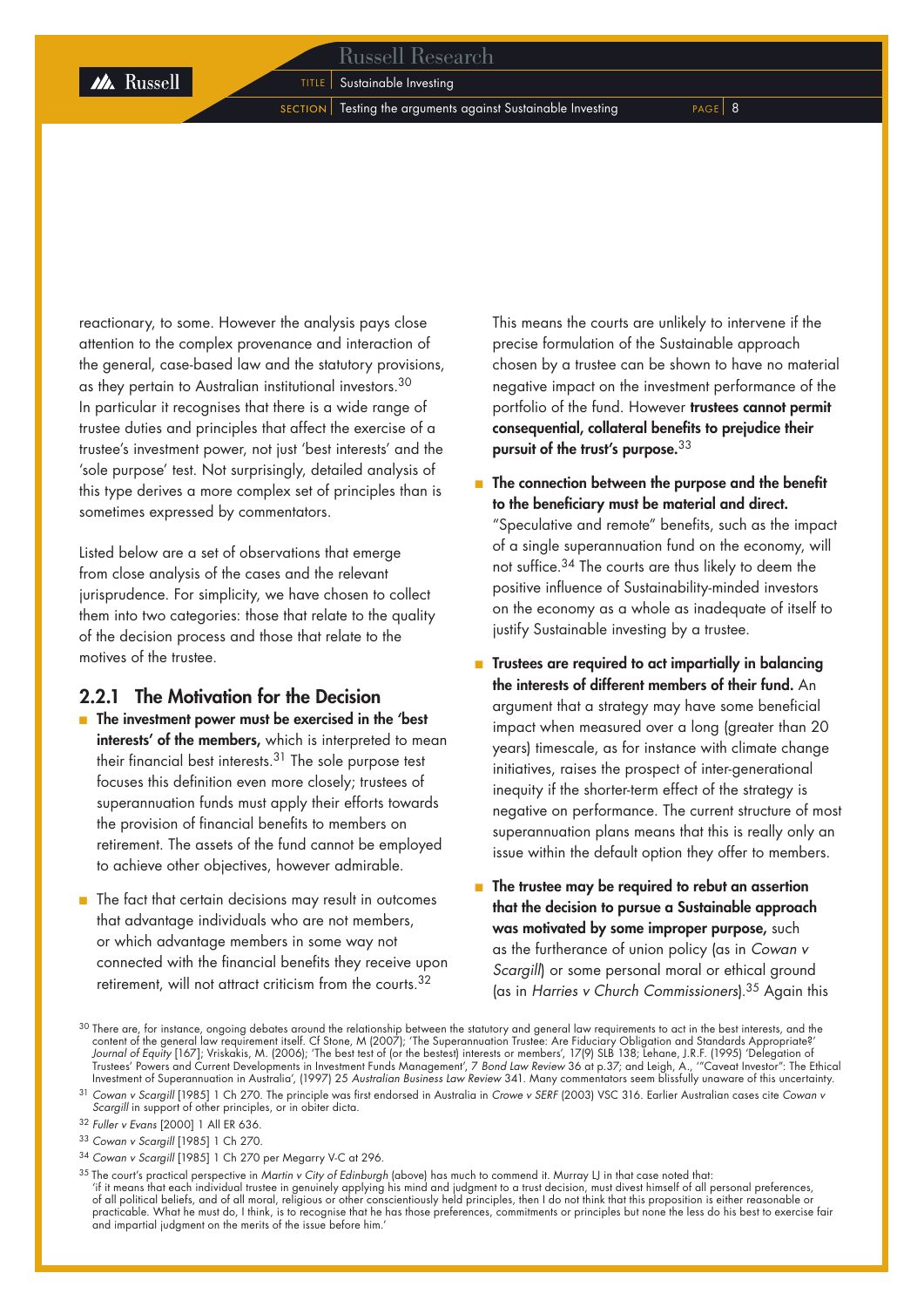$s$  SECTION Testing the arguments against Sustainable Investing  $s$  PAGE 9

principle is subject to certain exceptions, albeit that they are likely to be extremely narrow. For instance, it seems safe to assume that the courts will be loathe to impugn a decision to avoid investments involving child slavery (for instance) in deference to the evidence of unanimous moral condemnation of such a practice.<sup>36</sup>

- Some commentators have argued that trustees seeking to incorporate non-financial criteria into their decision-making could do so either by "dressing up" the rationale in financial terms, $37$  or by saying nothing at all (on the basis that the courts are more prone to review decisions where the trustee has disclosed its reasoning). This approach is neither laudable nor sustainable (sic), since irrespective of any trustee communications, the courts will be quite prepared to assess whether the strategy meets the requirements in SIS. In addition, the courts have, on occasion, sidestepped such a tactic by choosing to examine the 'objective' purpose of a decision rather than a subjective purpose claimed by the trustee.<sup>38</sup>
- It seems safe to assume that the reference to the 'prudent person' in section 52(2)(b) invokes the notion of prudence present in general law. The fact that Parliament chose to codify a prudent 'person' rule in SIS, rather than the prudent 'investor' rule seen in some jurisdictions, or the prudent 'expert' rule that was widely expected, is worthy of note, though its practical import may be limited.39 There is a more subtle point here, however. The notion of prudence is necessarily ■

linked to contemporary beliefs and practice.<sup>40</sup> In this limited sense, then, the fact that the trustees of other funds have chosen a Sustainable Investing strategy could influence a court trying to establish whether the strategy by a particular trustee meets the s52(2)(b) requirement. Note however that this reference to the behaviour of its peers does not remove the trustee's obligation to act independently, with skill, care and diligence, and to have regard to the interests of its fund's members. Nor should trustees allow the decisions of other trustees to positively influence them towards a decision.

### 2.2.2 The Quality of the Decision Process

- Section 52(2)(b) restates the general law principle that trustees must be able to demonstrate that they took due care and exercised appropriate levels of skill and diligence in coming to their decisions.<sup>41</sup> This means that any investment strategy chosen by a trustee must be founded on objective evidence, which has been rigorously analysed and carefully considered by the trustee. In the current context that means that the link between Sustainability and the financial benefit to members must be demonstrable (Section 2.3.3 discusses some of this evidence). ■
- Trustees are required to give explicit consideration to whether their decisions are in the interests of their beneficiaries.<sup>42</sup> Whilst such enquiry might be simply assumed for minor decisions, consideration should be explicit in more strategic decisions such as

 $^{36}$  The anti-apartheid policies pursued by some trustees (and quasi-trustees) in the 1970s and 1980s were an interesting litmus test of this principle. The investment policies under scrutiny in both *Cowan v Scargill and Harries v Church Commissioners* included prohibitions on investing in South Africa but the courts sidestepped direct assessment of that element of the policies, and focused attention on other, more obviously (in the court's view) inappropriate policies. Indeed Sir Donald Nicholls V.-C. in *Harries* specifically did not impugn a more limited set of restrictions which included prohibitions on South African investment.

<sup>37</sup> See for instance Leigh, A. (1997); '"Caveat Investor": The Ethical Investment of Superannuation in Australia', 25 *Australian Business Law Review* 341. Notably, Mr Leigh does not approve of the practice.

<sup>38</sup> See for instance *Hillsdown Holdings v Pensions Ombudsman* [1997] 1 All ER 862. The same distinction was made in Australia by Brennan J in *Magna Alloys v FCT* (1980) 49 FLR 183 at 185. Also Finn, P.D., (1976) *Fiduciary Obligations,* at para. 86.

<sup>&</sup>lt;sup>39</sup> This is because the courts will look to the context in which the trustees were acting, which in the situations under consideration here necessarily involve the investment of large sums of money. The comment in note [41] with respect to professional and expert trustees applies also.

<sup>40</sup> *Nestle v Westminster* [1993] 1 WLR 1260 per Dillon LJ at 1268. There can of course be a time-lag caused by the inherent conservatism of the courts, seen for instance the delay in recognising the principles of modern portfolio theory; Finn, F.J, and Zeigler, P.A. (1997); 'Prudence and Fiduciary Obligations in the Investment of Trust Funds', ALJ 329.

<sup>&</sup>lt;sup>41</sup> Although not specifically stated in the legislation, the care, skill and diligence benchmarks are likely to be higher for professionals than for volunteers, and higher for experts than for lay-people; *ASC v AS Nominees* (1995) 133 ALR 1 at 14.

<sup>42</sup> This is most clearly stated in *Martin v City of Edinburgh* (1988) SCT 329, which reviewed the adoption of an anti-Apartheid investment policy in trusts administered by a local council. Although a Scottish case, the principle is good law in Australia and the U.K. generally.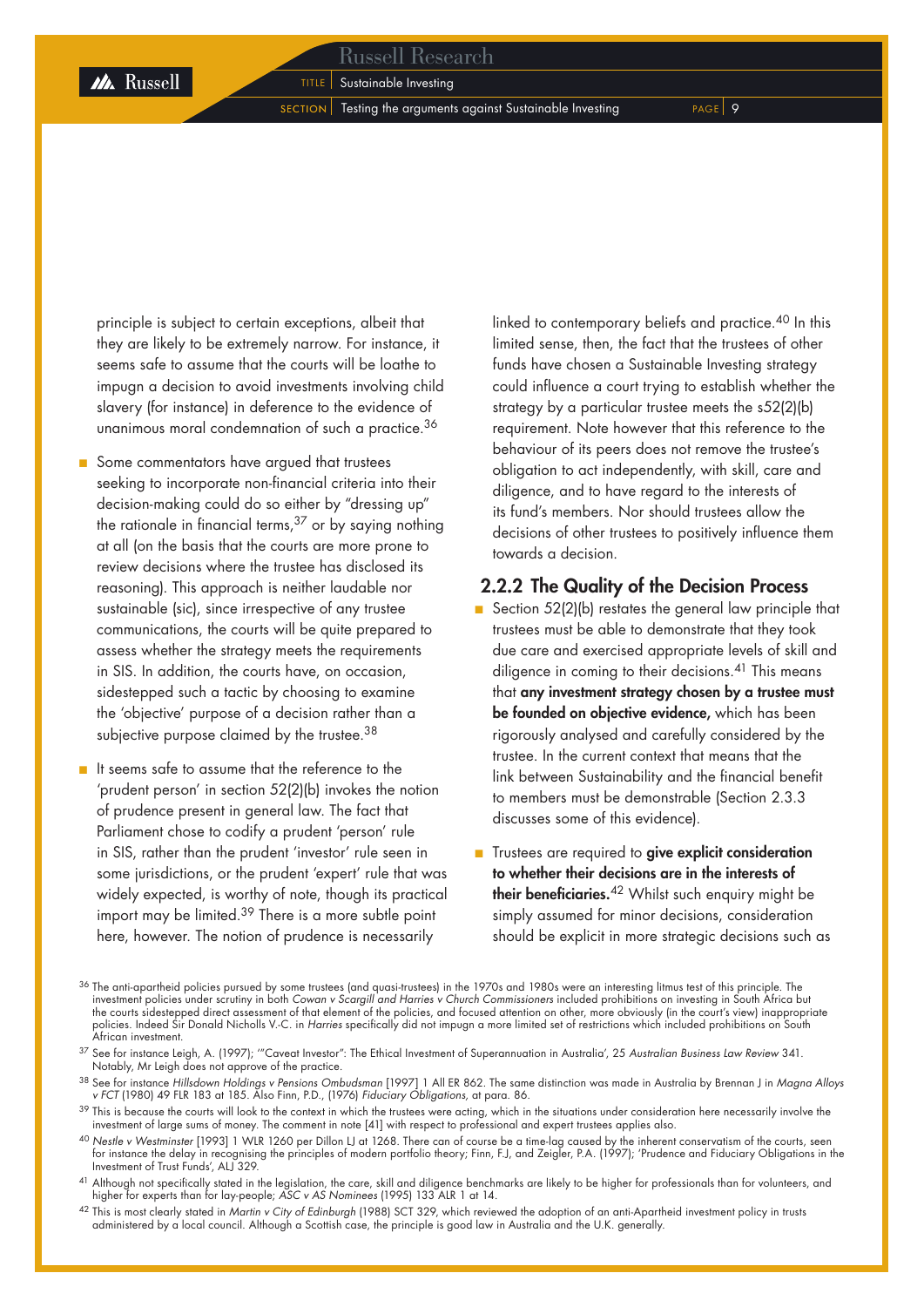### Russell Research

**TITLE** Sustainable Investing

 $s$  ECTION  $\vert$  Testing the arguments against Sustainable Investing PAGE 10

incorporating a Sustainable Investing approach into the fund's investment strategy. Detailed attention to the impact of such a decision on the interests of the fund's beneficiaries should therefore be made, and minuted, in the trustee's board meeting.

 $\blacksquare$  The general law grounds on which a court will review the decision of a trustee are very clear. They have to do with an absence of good faith, the influence of an improper purpose (as discussed above) or the absence of real and genuine consideration (see above).<sup>43</sup> The courts will not review a trustee's decision simply because they don't agree with it.44 SIS is arguably even narrower. Section 52 requires only that trustees "have regard for" the need for diversification, liquidity, an appropriate risk/return balance and so on. SIS does not say that the investment strategy must actually have those characteristics. The courts are highly unlikely, therefore, to participate in a determination of the relative merits of different investment strategies, so long they possess some basic level of plausibility and the procedural elements (independence, impartiality, loyalty, prudence, objectivity, care/skill/diligence etc) are satisfied. This highlights the importance of the finding (reported in 2.3.3 below) that Sustainable Investment approaches do not necessarily affect a fund's expected investment outcomes if defined carefully and implemented efficiently. It also highlights that claims that there is a positive duty imposed on trustees by the law to consider sustainability are overstating the law as it currently applies in Australia.

### 2.2.3 Summarising the current state of the law

Our analysis suggests that a strategy which includes consideration of Sustainability is unlikely to be impugned by an Australian court, so long as the strategy is:

- carefully considered, designed and implemented (see Sections 2.3.3 and argument 4);
- not expected by the trustees to prejudice the financial outcomes for members on retirement; and
- not polluted by outside motivations.

Equally, the courts in Australia are unlikely to impugn a strategy on the basis that it does not follow a Sustainable approach. We recommend that trustees seeking to incorporate Sustainable Investing approaches into their investment strategies in any of the ways discussed in this paper to seek legal advice specifics of their plan to implementation.

### 2.2.4 Future directions

There are a variety of factors which may see a loosening of the traditional legal attitude to Sustainable investing in Australia. The first is the evolution (discussed in 2.3.1) of discussion away from ethical and moral grounds for investing and towards more economically-grounded Sustainable grounds. This evolution will almost certainly reduce the intensity of the antipathy felt by the courts to these strategies.

The second factor is the *Financial Services Reform Act 2001* which now requires institutional investors offering investment products to disclose "the extent, if any, to which labour standards, environmental social or ethical considerations are taken into account in the selection, retention or realisation of the investment." Whilst this

<sup>44</sup> *Vidovic v Email Superannuation Pty Ltd* (1995) Unreported judgment of NSW Supreme Court. The same is true for administrative bodies such as APRA and the Administrative Appeals Tribunal; Re *VBN and APRA* [2006] AATA 710, at para. 329.

<sup>43</sup> Per McGarvie J in *Karger v Paul* (1984) VR 161. A fourth ground, where the trustee discloses its reasons and they are not sound, is more limited than it appears. Even in that circumstance, the courts will not impose its subjective judgment over that of the trustee. It will still look for evidence that, for instance, the trustee considered the wrong issues or misunderstood the relevant law, but the fact of disclosure will make this investigation easier; *Dundee General Hospitals Board of Management v Walker* [1952] 1 All ER 896, applied in Australia in *Maciejewski v Telstra Super Pty Ltd* (1998) 44 NSWLR 601.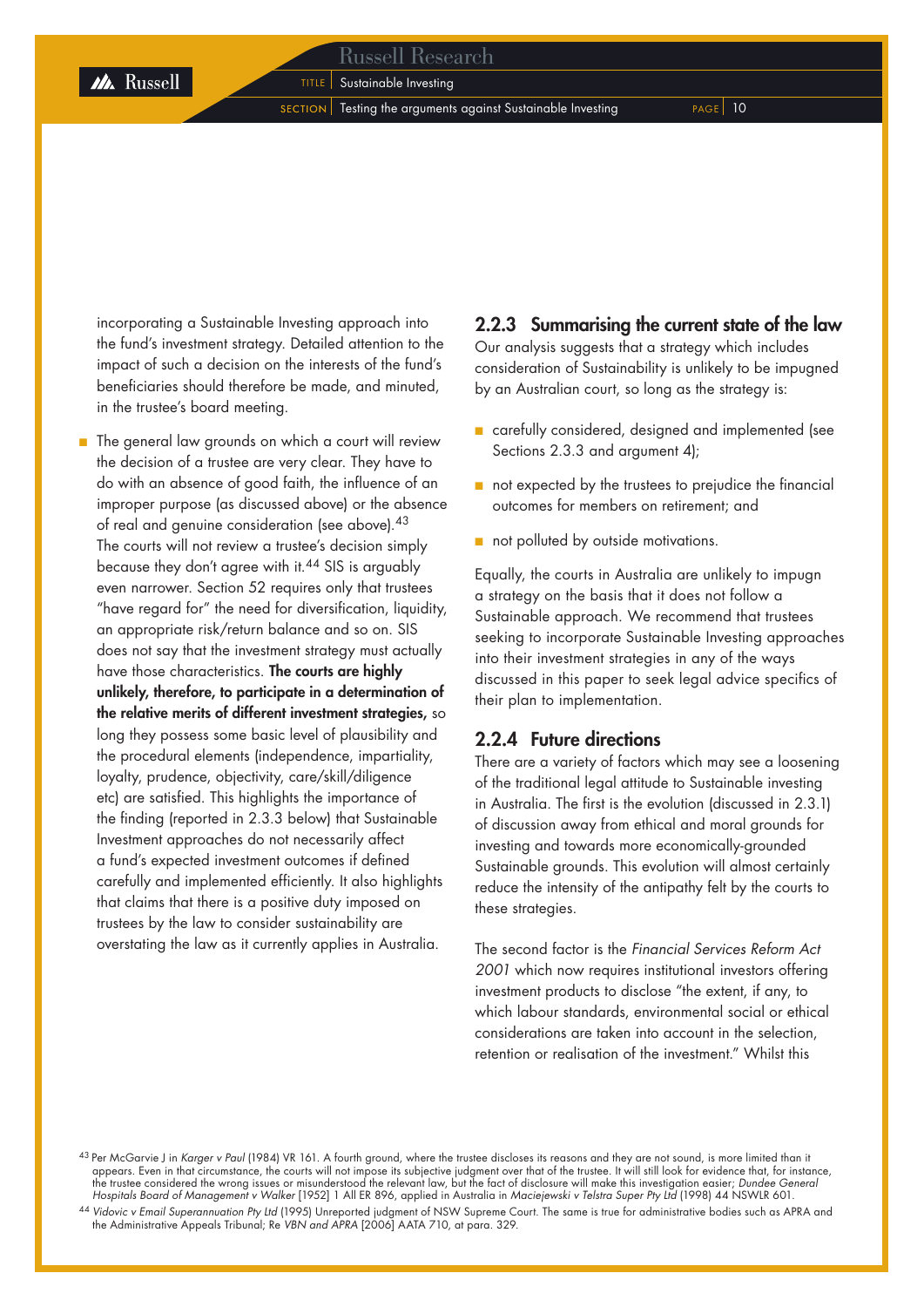**M** Russell

 $s$  ECTION Testing the arguments against Sustainable Investing  $s$  PAGE 11

does not create an obligation to consider such issues, the provision signals that Parliament believes that investors (presumably including trustees of superannuation funds) have a legitimate interest in knowing what their investment delegates are doing in the area.<sup>45</sup>

Another factor stems from an unexpected source. The introduction of Member Investment Choice to many funds means that trustees may be able offer some form of Sustainable investment choice for members and thereby curtail the trustees' fiduciary responsibility to determine an appropriate strategy for that member.46 Any members who choose such an option within a fund, assuming relevant communications were in place, could reasonably be held to have understood the implications of their choice.

There is also a trend overseas towards greater acceptance of sustainable principles. In the U.S., *Employee Retirement Income Security Act* (ERISA) plans have for some time been required to consider issues such as those now identified in the *Financial Services Act.* Similarly, pension fund trustees in several European countries (notably Norway and Sweden), as well as New Zealand, actively pursue sustainable principles. Importantly, differences in the legal systems of these countries may prevent direct application of authority in those countries to Australia.<sup>47</sup>

In the U.K., perhaps the closest legal relative to Australia, pension trustees have been under a statutory requirement to disclose their SRI policies since 2000. The *SRI Pensions Disclosure Regulation* requires trustees of occupational pension schemes to disclose in their Statement of Investment Principles (SIP):

*"The extent (if at all) to which social, environmental or ethical (SEE) considerations are taken into account in the selection, retention and realisation of investments; and their policy (if any) in relation to the exercise of the right (including voting rights) attaching to investments."* 

There is also evidence that many U.K. fund managers took ethical considerations in to account even before the regulation coming into force.<sup>48</sup> However there is currently no statutory provision that directly counters the prevailing legal scepticism to the use of Sustainable-style decision criteria by pension fund trustees and other, similar fiduciaries.

Significant pressure is also being exerted by intergovernmental bodies and industry groups to clarify the legal position in those countries perceived to be laggards in this area. Indeed in 2005 the World Economic Forum predicted that "the most likely tipping point (to increased funds under management) in the complex framework of impediments to and opportunities for mainstreaming responsible investment is likely to be found in the area of pension fund governance".<sup>49</sup>

### 2.2.5 A Concluding Comment

Trustees of superannuation funds in Australia have solid grounds for believing that they can pursue Sustainable Investment strategies that have been precisely formulated and carefully implemented. However no amount of public spiritedness will defend a trustee whose strategy is shown to have been improperly motivated, poorly designed or inefficiently implemented. What you do, and why you did it, matters.

<sup>45</sup> There is an element of redundancy here as the regulation overlays the general requirement on fund promoters to disclose to potential investors the information that would be reasonably required to make an informed decision on the investment. If the ethical/SRI/Sustainable criterion is material, it will be<br>caught by the general provision; if not, then disclosure of it

<sup>46</sup> See Donald, M.S. (2007); 'The Prudent Eunuch', *Russell Research,* for more detail on how investment choice affects the fiduciary obligations of the trustees of superannuation funds.

<sup>&</sup>lt;sup>47</sup> Whilst the US, Canada and NZ are characterised as Common Law jurisdictions, important differences in the development of fiduciary principle in these countries, as well as the intervention of statute, mean that reference to these jurisdictions is more common in industry commentary than in actual judicial decision-making.

<sup>48</sup> Reported in Donnan, J. (2002); 'Regulating Ethical Investment: Disclosure under the Financial Services Reform Act', *Journal of Banking and Finance Law and Practice,* Vol.13, at p.161.

<sup>&</sup>lt;sup>49</sup> World Economic Forum (2005); 'Mainstreaming Responsible Investment'.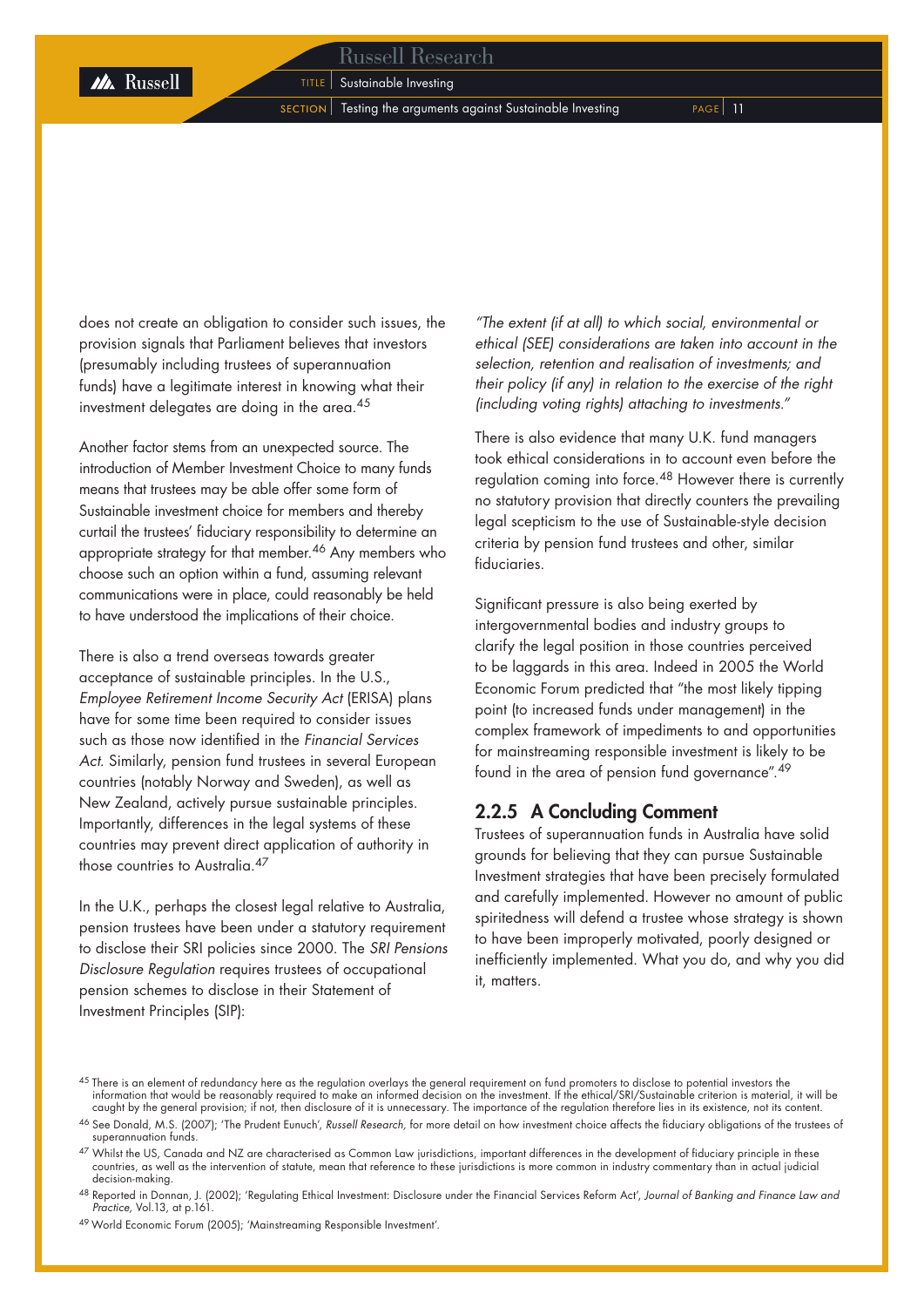### Russell Research

**TITLE** Sustainable Investing

 $s$  ECTION  $\vert$  Testing the arguments against Sustainable Investing PAGE 12

## ARGUMENT 3: "Investment returns are constrained"

*'Stock markets go up and down, but no matter what the economy is doing, people worldwide continue to drink, smoke, gamble, and fight. Why not invest in vice?' <sup>50</sup>*

Daniel Ahrens, 2004

### 2.3.1 The Theoretical Argument

Traditional 'purist' theorists have been very sceptical about the claims of Sustainable Investing (and its predecessors, ethical investing and SRI). The *coup d' grace* for them was the truism that investment approaches which reduce the size of the investment universe must be sub-optimal. In a purely mathematical sense, that must be correct since the constrained set of outcomes is merely a sub-set of the unconstrained set. Translated into finance-speak, sub-sets of the market portfolio by definition contain non-systematic risks that are not, on average, compensated.

Proponents of Sustainable Investing cannot fault that logic. However they can change the point of attack, and that is precisely what they have done. They argue that modern Sustainable Investing approaches do not exclude stocks, but rather attempt to exploit a performance advantage on the part of strategies oriented towards sustainable criteria. This line of argument sidesteps the logic of the purists as well as some of the legal proscriptions described in the previous section.<sup>51</sup> Evaluating its cogency is more complex than it seems.

If empirical research showed there was consistently higher performance to be earned from Sustainable Investing, finance theory would suggest that the 'Sustainable effect' would suffer the same fate as other efficient market hypothesis (EMH) 'anomalies'. Markets that are even weakly efficient would quickly impound such information in stock prices, eroding any systematic performance advantage.<sup>52</sup> One of two things would then happen: either Sustainability would become a 'style factor' or it would be competed away entirely.

### *(a) Sustainability becomes a Style Effect*

The Sustainable effect might become a style effect, in the sense of the Fama /French risk factors.<sup>53</sup> The Small Cap effect 'discovered' in the early  $1980s^{54}$  provides a useful illustration of what this would mean. The persistently large performance differentials for small cap stocks observed by Banz in the early 1980s were quickly eroded to the point where small cap out-performance is now episodic and unpredictable. For the Sustainability effect to follow this example, there would need to be something about it that was itself episodic (analogous to the fluctuations in investor risk appetite and/or liquidity preference that appear to affect small cap stocks). It is not clear what that might be in the case of Sustainability.

### *(b) Sustainability gets Impounded Completely*

We believe it is more likely that any Sustainability effect would disappear altogether, being subsumed into the melange of publicly available information routinely and continuously impounded into stock prices. That would mean that the Sustainability effect would become invisible at a macro level. That doesn't mean it would be unimportant, just that the ability to generate excess returns by focusing on it as a factor across the market would have gone. If investors stopped paying attention to sustainability for a while, the effect would reappear until the excess returns from exploiting it were competed away again.<sup>55</sup>

<sup>53</sup> Fama, E. F., and French, K.R. (1992); 'The cross-section of expected stock returns', *Journal of Finance* 47, 427-465.

<sup>50</sup> Ahrens, D. (2004); *Investing in vice: The recession-proof portfolio of booze, bets, bombs, and butts,* New York: St Martins Press.

<sup>&</sup>lt;sup>51</sup> They might alternatively have argued that many active managers effectively operate with constrained universes, such as those following articulated styles (Growth, Value, Small Cap) or oriented towards specific sectors. We surmise that they have not chosen this route because they aspire to have sustainable criteria applied to the whole portfolio, and not just a part.

 $52$  This seems an uncontroversial proposition given that the vast majority of Australian institutional assets are invested in large and medium cap stocks (and sovereign bonds) within the major markets of the world.

<sup>54</sup> Banz, R. (1981); 'The Relationship between Return and Market Value of Common Stocks', *Journal of Financial Economics* 9

 $55$  This would be quite literally a microcosm of the effect of active management on market efficiency – the competition between active managers promotes efficiency, which limits each of their ability to find mispriced securities.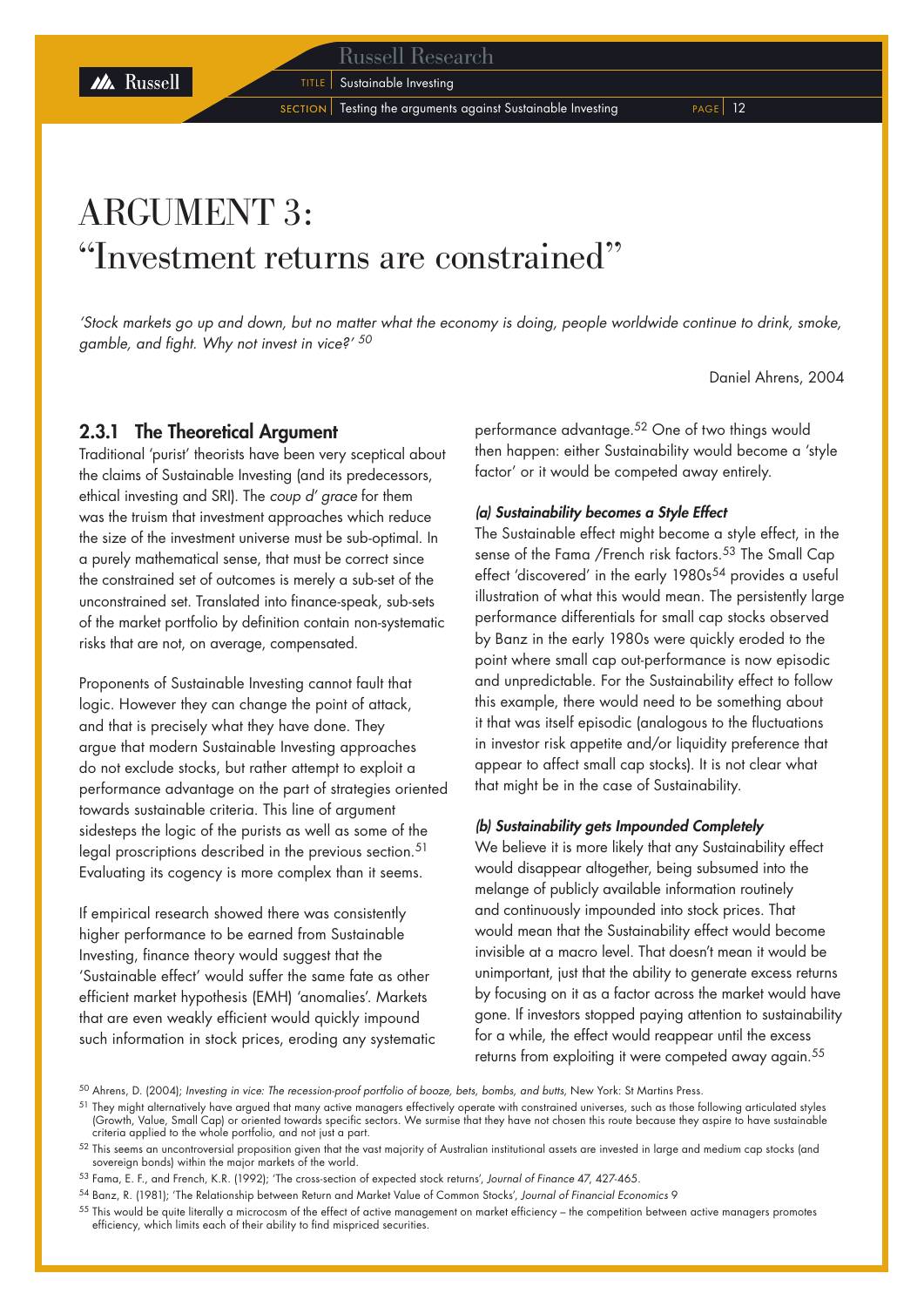### Russell Research

**TITLE** Sustainable Investing

 $S_{\text{ECTION}}$  Testing the arguments against Sustainable Investing  $P_{\text{AGE}}$  13

The Sustainability traits of individual stocks would continue to be recognised by the market. For instance, companies with operations that posed high long term environmental risks would find their share price discounting that possibility, companies with sustainable HR practices would be rewarded, and so on. But those attributes would be 'priced' in the market price for the company's securities. Continuous disclosure would reinforce the market discipline.

### *Implications*

This analysis would suggest that Sustainable investments ought to earn a lower return than other companies, precisely the opposite of what many proponents of Sustainable investing expect. This should not to be a surprise; it is merely a restatement of the idea that lower risk equates to lower expected return. If Sustainable companies are inherently more careful about long term risks, make better use of their human and other resources and are more financially stable than others on the sharemarket, that 'quality' factor ought to see them command a premium price in the market. The flipside of the premium price is of course a lower expected rate of return to shareholders.

In fact we believe Sustainable investments are unlikely to generate returns statistically different from any other shares when account is taken of different operational risk levels, different industries, capital structure and so on. That is where the logic of the Sustainable investment argument takes you in an efficient market. It is also coincides with our evaluation of the documented empirical studies in the area.

### 2.3.2 The Empirical Results

There are dozens of documented studies into the efficacy of ethical, SRI or Sustainable Investing. In the interests of brevity, the conclusion we draw from the empirical studies can be stated simply as two propositions:

- 1. There is no necessary performance penalty from pursuing a Sustainable approach; and
- 2. There is unlikely to be a performance premium from pursuing a Sustainable approach when account is taken of appropriate risk and style effects.

Lest this be seen as merely a compromise between two intensely vocal camps, we outline below a little more of our thinking, including the implications of the conclusion we have drawn. We profile and list the 40+ empirical studies we consulted in reaching our conclusion in Appendix A.

### *Interpreting the Empirical Results*

Both proponents and opponents of Sustainable Investing can point to studies demonstrating the cogency of their case. The reason is simple; there is considerable variety in the questions being asked and in the way the studies have been conducted.

In the first place, there are material differences across the studies with respect to definition (ethical vs. SRI vs. Sustainable, and all the variations in between).<sup>56</sup> This variation is particularly obvious when account is taken of the date of the study. Inevitably the earlier studies focused on ethical investing as SRI and Sustainable Investing are comparatively recent developments. As noted above, there is even a line of argument (which we have heard but do not endorse) that it was the apparent failure of ethical and SRI approaches to add value that spawned the notion of Sustainable Investing.

<sup>56</sup> This is true even within the narrow class of ethical investing, see Perks, R.W., Rawlinson, D.H. and Ingram, L., (1992); 'An Exploration of Ethical Investment in the U.K.', British Accounting Review 24(1)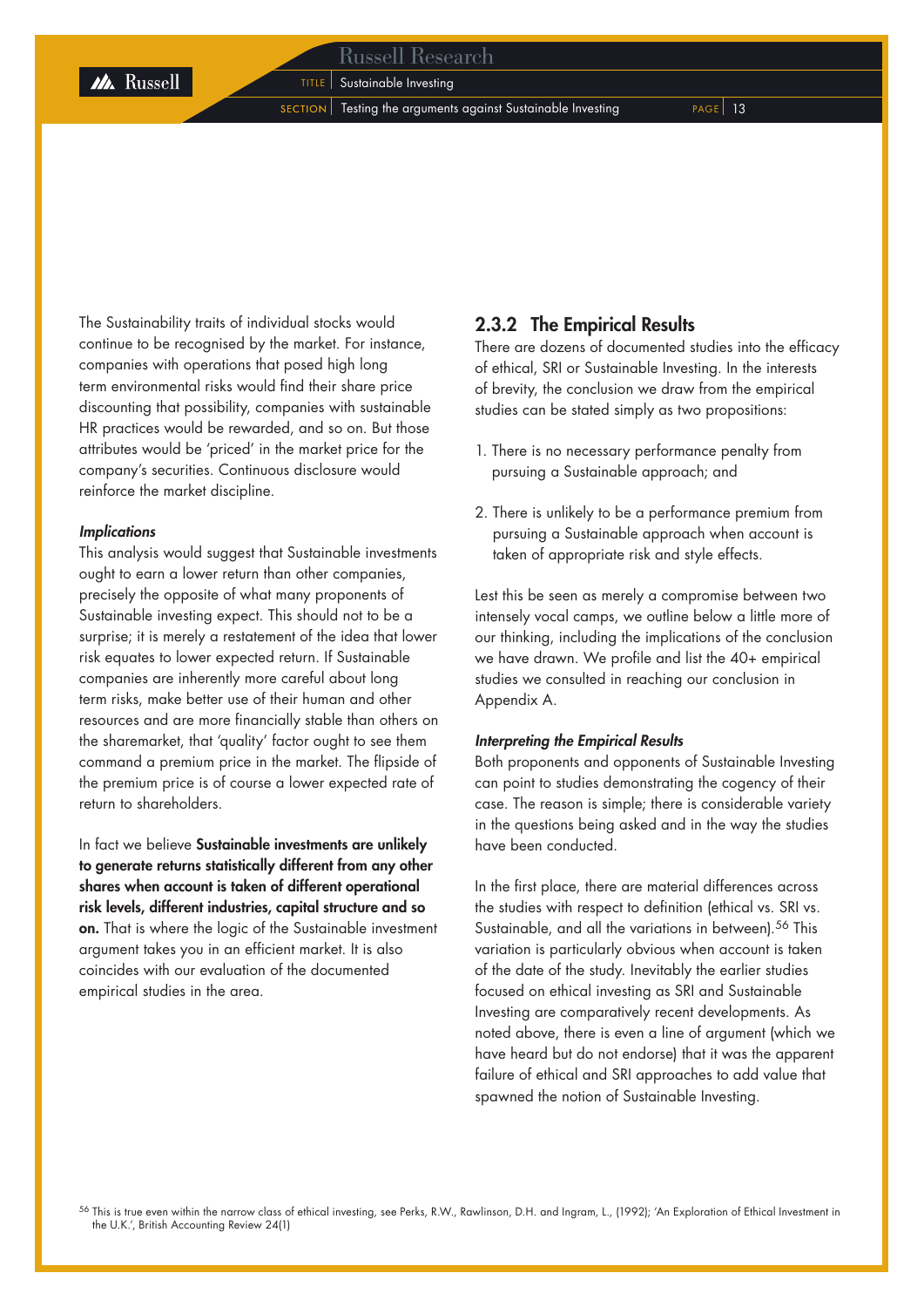M. Russell

 $S$  SECTION Testing the arguments against Sustainable Investing  $P_{AGE}$  14

The analytical method chosen also needs to be considered when reviewing the studies. It is tempting to assume that studies using actual funds (as opposed to hypothetical portfolios) are based on more reliable data. This is a furphy. Studies based on actual funds are likely to suffer from the distortion noted above; ethical funds have a much longer history than their newer SRI and Sustainable cousins. More pernicious, the study of actual funds embroils the analyst in a 'dual hypothesis' conundrum: any finding derived from the analysis could be attributed to either the investment approach or to the active management skill of the manager responsible for the fund  $57$ 

There are some technical differences also. The most important is that analytical techniques have grown more sophisticated over the thirty years of the studies we reviewed. The use of multi-factor models in particular has highlighted that the conclusions from some of the early studies (and some less rigorous recent ones) are quite unreliable. Some of the so-called effects have for instance been found to be driven more by market cap, style and sector biases than by pure ethical factors.

Less important differences include the market investigated (usually the U.S., occasionally the U.K. and only recently other markets) and the time period observed. The reason we don't believe this is a major issue is that variety is endemic to any literature review and, in fact, is a key part of any serious research activity. The consistency of findings across time and different markets is a key indicator of robustness. Rather, readers need just to be alert to the differences and attempt to see the broader pattern of results rather than focus on a small subset.

Finally, some popular commentators attempt to apply the findings from Corporate Social Responsibility (CSR) research to Sustainable Investing.58 At first blush this appears reasonable, but, as numerous management gurus have discovered, well-run companies do not necessarily make good investments, nor do they necessarily sustain their commercial advantage.<sup>59</sup> Indeed, as Camejo points out, the ability to pursue a CSR policy may signal certain things about the company (stability, long term focus etc) that may be the actual drivers of corporate performance.<sup>60</sup> That is, CSR may be the result, not the cause of any above average corporate performance. Nevertheless, we have included it as an 'engagement option' in section 2.4.4.

### *Implications*

The absence of a strong positive or negative finding will be troubling to some. We don't view it that way. We believe there is a risk that the claims of Sustainable Investing will be oversold by incautious proponents. Our analysis points to a finding that is entirely adequate to justify action from prudent trustees and renders overoptimism unnecessary. If adding Sustainable elements to an investment approach is consistent with the pursuit of long term risk-adjusted returns, that is sufficient to satisfy the legal requirements outlined in the previous section.

 $57$  The technical solution to this problem is to adjust the benchmark to reflect the investment opportunity set of the fund manager. Few, if any, of the studies do this. <sup>58</sup> The repeated reference in the literature to the groundbreaking 1972 article Moskowitz, M.R. (1972); 'Choosing Socially Responsible Stocks', *Business and Society Review* highlights this risk.

<sup>59</sup> The most celebrated example is the decline into financial difficulty of the one in three of the 'excellent' companies identified in Peters' and Waterman's, *In Search of Excellence* within five years of the publication of the book. See Business Week 'Oops. Who's excellent now?', November 5, 1984.

<sup>60</sup> See for instance Camejo, P. (2002); *The SRI Advantage*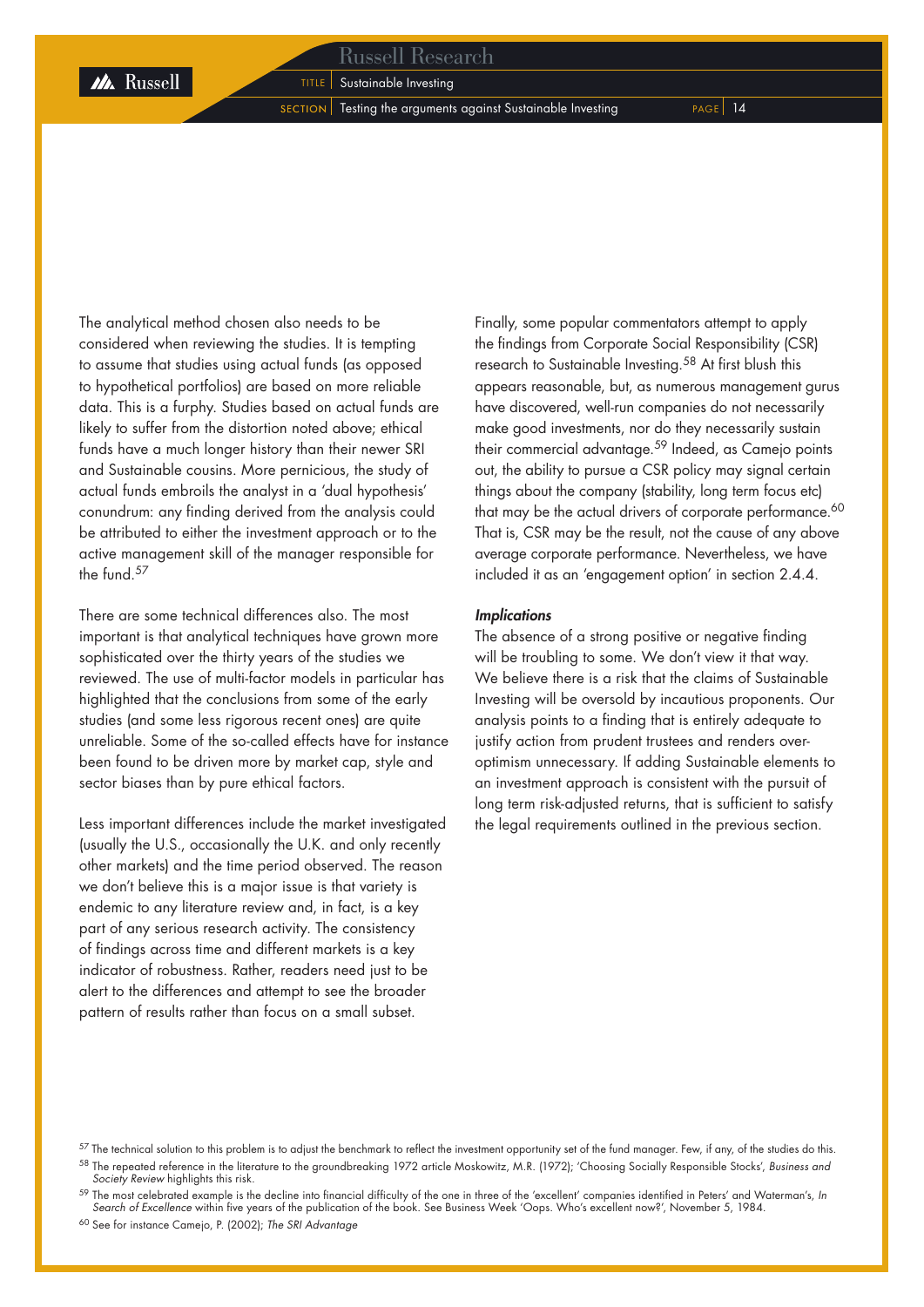### Russell Research

**TITLE** Sustainable Investing

 $S$  SECTION Testing the arguments against Sustainable Investing  $P_{AGE}$  15

### 2.3.3 The Elephant in the Room

It is worth noting that the discussion so far has not addressed whether the investment approaches of the kind discussed in this paper achieve the underlying objective to which they aspire; namely influencing economic behaviour in favour of more ethical, responsible or sustainable approaches. Although there is a great deal of rhetoric supporting such a connection, the academic research on this point has been less convincing.<sup>61</sup>

In addition, some of the examples used to demonstrate the power of SRI and ethical approaches, such as the re-rating of certain stocks following the rescission of sanctions on South Africa, for example, are capable of alternate views. Companies with an exposure to South Africa enjoyed a fillip to their share price when the sanctions were lifted, but was that the result of the removal of demerits or simply recognition that future profitability would be higher in the new environment? The fact that the sanctions against Apartheid South Africa were part of a multi-lateral, multi-faceted strategy which exerted concerted pressure and still took over a decade to achieve its goal also needs to be recognised.

There is another trap for the unwary. Investors should not follow the lead of popular commentators by attempting to justify a broad-based programme, such as suggested in this paper, by reference to a handful of cause celebre (such as the fall of Apartheid, Enron, AWB or James Hardie's asbestos settlement). The day-to-day operation of a Sustainable Investing approach is much more mundane, more nuanced and less celebrated.

There are, however, two arounds for suggesting that the pessimism may lift. In the first place, most researchers agree that the small quantum of funds invested in these approaches has historically limited their potential to effect real change. A groundswell of assets towards these approaches would change their small market-share, which raises the possibility that these types of investors may prove more influential in the future. Secondly, the pressure on corporations arising from ethical, SRI or Sustainable approaches may not always be discernible from stock price movements. The threat, or indeed the experience, of adverse publicity may cause corporate managers to change their ways. There is increasing evidence that institutional investors prefer to exercise influence 'behind closed doors' to bring about change.<sup>62</sup>

<sup>61</sup> See for instance Haigh, M. and Hazelton, J., (2004); 'Financial Markets: A Tool for Social Responsibility?', *Journal of Business Ethics,* Vol 52 and Johnsen, D.B., (2003); 'Socially Responsible Investing: A Critical Appraisal', *Journal of Business Ethics,* Vol 43(3). A contrary example, the re-rating is reported in Kumar, R., Lamb, W.B. and Wokutch, R.E., (2002); 'The End of Ownership of the South African Sanctions, Institutional Ownership, and the Stock Price Performance of Boycotted Firms', *Business and Society,* Vol 41(2).

<sup>62</sup> See for instance, IFSA (2001); Shareholder *Activism Among Fund Managers: Policy and Practice,* and Anderson, Marshall and Ramsay, I. (2007) 'Do Australian Institutional Investors Aim to Influence the Human Resources Practices of Investee Companies?', Centre for Corporate Law and Securities Regulation, University of Melbourne.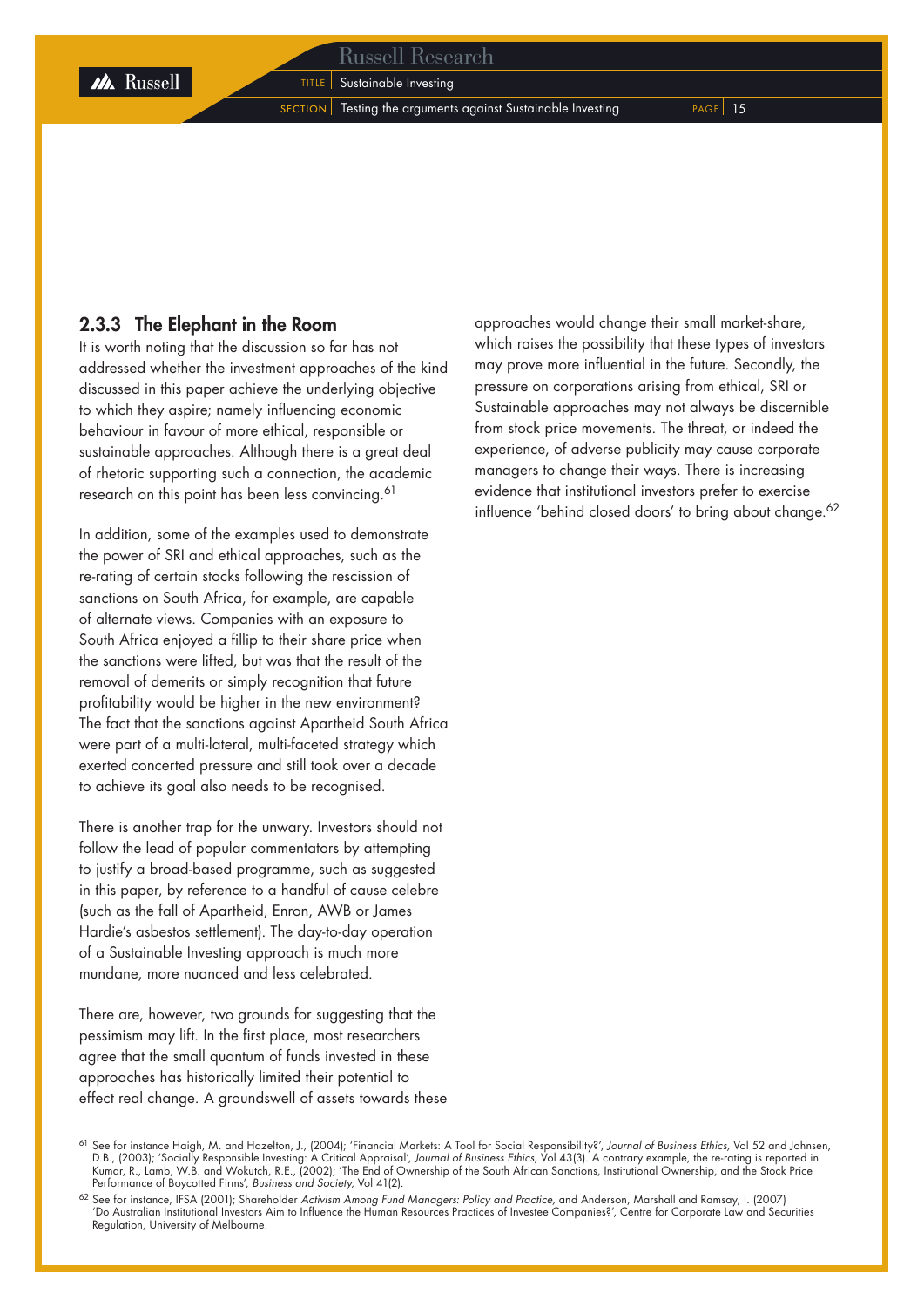**TITLE** Sustainable Investing

 $S$  SECTION Testing the arguments against Sustainable Investing  $P_{AGE}$  16

## ARGUMENT 4: "Incorporating sustainability into existing investment approaches is a challenge"

*"The Committee supports the further adoption of these U.N. Principles by Australian institutional investors and fund managers, and in particular recommends that the recently established Future Fund should become a signatory." <sup>63</sup>*

Parliamentary Joint Committee on Corporations and Financial Services, 2006

It is undoubtedly difficult to marry Sustainability concerns with the quest for financial return in a practical way. This does not mean that it can not be done. Importantly there are more sources of assistance for institutional investors than there have ever been.<sup>64</sup>

M Russell

Section 2.3.1 demonstrated the importance of defining precisely what form the investment approach will take. The distinctions we made were not arbitrary nor without consequence. Certain types of objectives (particularly those associated with processes defined to be ethical) cause investment managers to implement exclusionary (or negative) screens to existing portfolios, thereby avoiding certain stocks or sectors and accepting the potential loss of return.65 Given the comments we have made in 2.3.1 and 2.3.2, we believe trustees of superannuation funds should be very wary of adopting such an approach. Other would-be Sustainable investors engage in stewardship, or advocacy alongside traditional methods of evaluating investments. Still others choose to support organisations that orientate their portfolio via a best-ofbreed, non-exclusionary approach. Carefully calibrated and implemented, these latter approaches seem to offer more potential for prudent fiduciaries.

A myriad of other practical methods exist for implementing a Sustainable approach to investing. Evaluating all of them is well beyond the scope, or intention, of this paper.<sup>66</sup> We have therefore stopped short of a generic recommendation that trustees dedicate all or parts of their portfolios to Sustainable Investing approaches. The reason is simple; we believe trustees need practical, concrete entry-points to Sustainable Investing. Beyond the general comments presented above, it is not sensible to attempt to design highly detailed investment strategies that will affect the financial well-being in retirement of many thousands of members. Such a step must have reference to the circumstances of the specific fund under the trustees' control and to the available skills in the investment manager community. We have, instead, identified four types of engagement readily available to institutional investors and super funds.

### 2.4.1 Incorporate Sustainability concerns into existing investment approaches

### *(a) U.N. Principles of Responsible Investment (U.N. Principles)*

The U.N. Principles offer a set of six aspirational principles with which to begin embedding ESG factors into existing investment processes. Currently the U.N. Principles bring together 160 institutional investors (super funds and investment managers) representing over \$8 trillion of assets globally.

For more information: www.unpri.org

<sup>63</sup> Parliamentary Joint Committee on Corporations and Financial Services (2006); 'Corporation responsibility: managing risk and creating value', *Commonwealth of Australia,* June 2006.

<sup>64</sup> See for example a discussion of implementation issues faced by institutional investors in 1971 in; Malkiel, B.G. & Quandt, R.E. (1971); 'Moral issues in investment policy', *Harvard Business Review,* March-April 1971.

<sup>65</sup> Gay, G.R. et al (2005); 'Retirement Investment, Fiduciary Obligations, and Socially Responsible Investing', *Journal of Deferred Compensation,* Vol. 10, No.3, Fall 2005.

<sup>66</sup> For an examination of implementation issues for institutional investors see: Sparkes, R. (2002); *Socially Responsible Investment: A Global Revolution,* John Wiley & Sons; also Emerson, J., Freundlich, T., & Berenbach, S. (2004); 'The Investors Toolkit: Generating Multiple Returns through a Unified Investment Strategy', *Blended Value Working Paper.*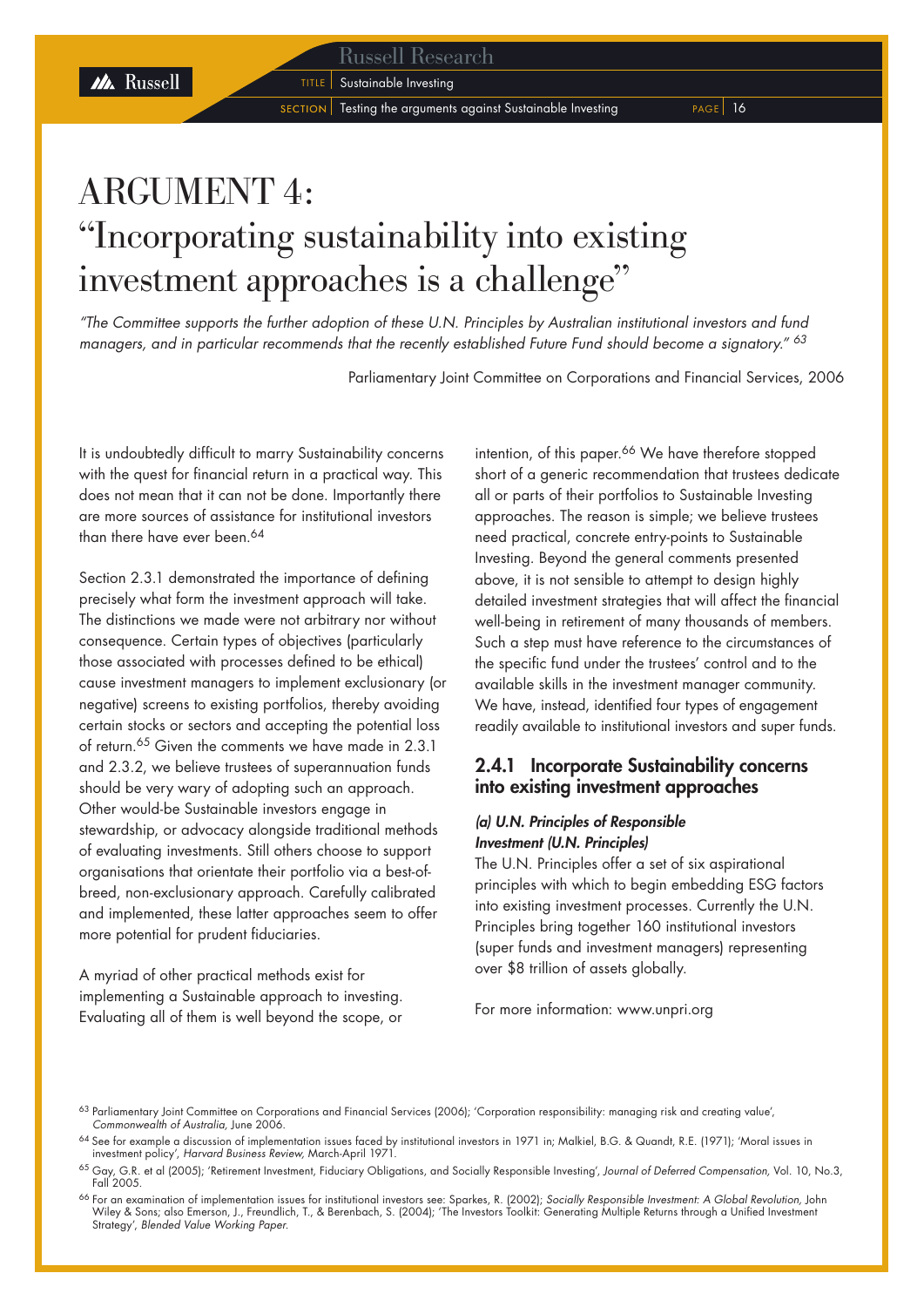**TITLE** Sustainable Investing

**M** Russell

SECTION | Testing the arguments against Sustainable Investing PAGE | 17

### *(b) Enhanced Analytics Initiative (EAI)*

The Enhanced Analytics Initiative (EAI) is an international collaboration to improve the quality of 'extra-financial issues' into traditional investment approaches. As present the EAI has signatories with over A\$3.1 trillion in assets under management.

For more information: www.enhancedanalytics.com

### *(c) Investor Group on Climate Change – Australia & New Zealand (IGCC)*

Representing over \$225 billion of funds under management, the IGCC – Australia/New Zealand encourages factoring the risks and opportunities associated with climate change into investment decisions.

For more information: www.igcc.org.au

### Case Study: VicSuper and institutional engagement

VicSuper Fund is one of Australia's largest public offer superannuation funds with over 225,000 members and over \$6 billion in net assets.

VicSuper aims to create value for members by building a sustainable super fund through the integration of economic, social and environmental considerations into all of its decision support systems. In pursuit of this objective, VicSuper is a signatory to the UN Principles and Chair of the IGCC – Australia/New Zealand. VicSuper see institutional engagement as one of the most effective method of advocating the nexus between environmental, social and governance issues and the long-term value of investments.

VicSuper has applied a Sustainable approach to investments in 10% of listed Australian and international equity investments and also through engagement with VicSuper's external direct property investment manager. In addition, VicSuper is applying this approach to 10% of international and Australian private equity investments. VicSuper has also commenced constructive engagement on these issues with the majority of the companies listed on the Australian Stock Exchange in which it is a shareholder.

Source: VicSuper

### 2.4.2 Encourage the disclosure of sustainability factors by business:

### *(a) Carbon Disclosure Project (CDP)*

By far the largest initiative, the CDP calls for the annual disclosure of corporate emissions. Currently over 280 institutional investors and super funds, with \$41 trillion in assets, signed this years CDP5 request to 2400 of the largest companies around the world.

For more information: www.cdproject.net

### *(b) Global Reporting Initiative (GRI)*

The GRI assists firms disclose their social, economic and environmental (SEE) footprint in annual reports. At present over 10,000 organisations globally use the GRI as their reporting framework.

For more information: www.globalreporting.org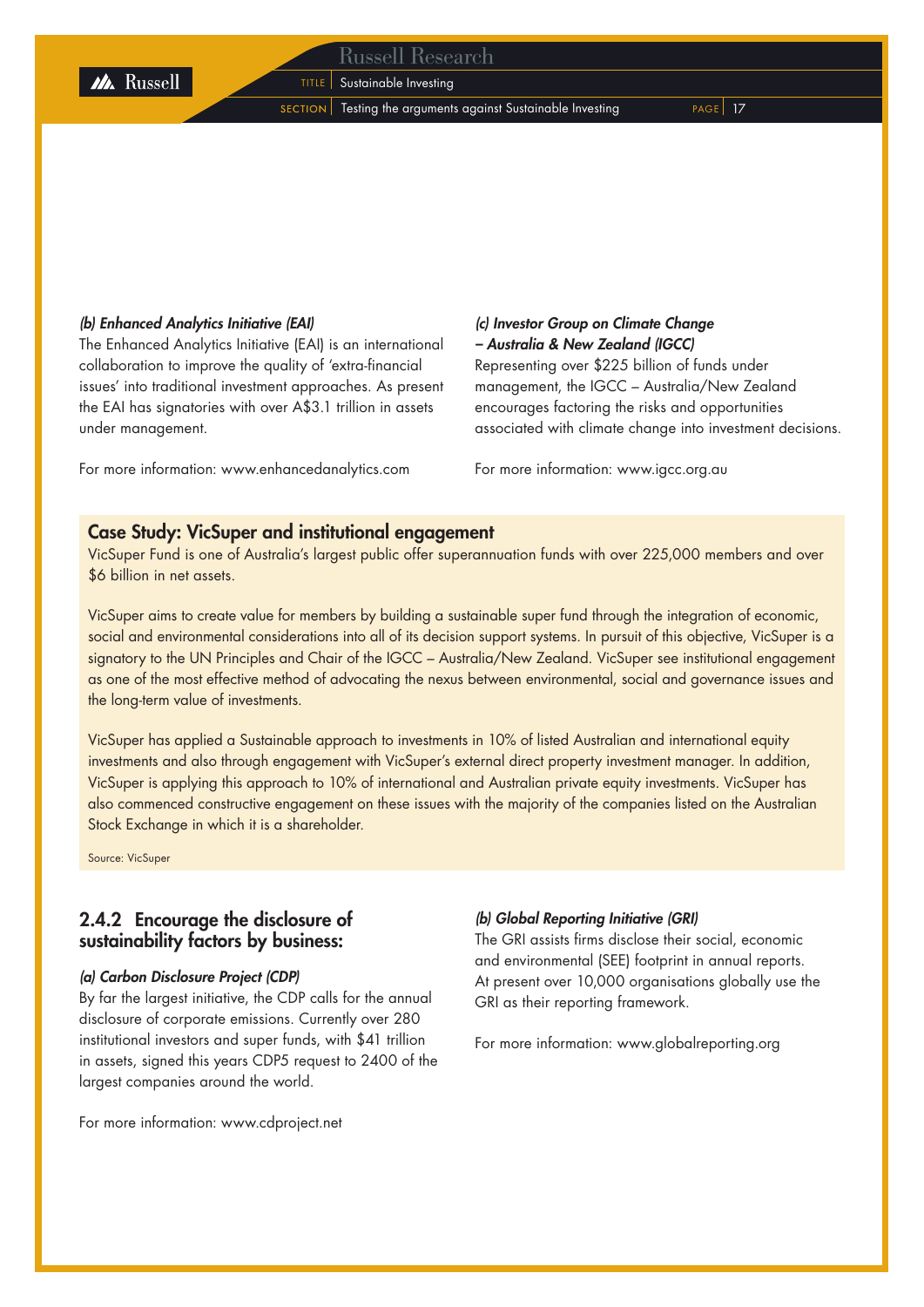### Case Study: Westpac and corporate disclosure

Westpac see Corporate Responsibility simply as good management practice. A strong commitment to Environmental, Social and Governance (ESG) issues continues to unlock real value for Westpac through lowering risks, delivering greater efficiency, enhancing reputation and contributing to innovative product offerings

Corporate responsibility and sustainability underpins and facilitates the core business strategy with a view on driving value over the long term; an overall management approach we describe as 'managing deep, managing broad and managing long':

- Managing broad taking account of interests of stakeholders beyond shareholders because this fundamentally impacts our business in terms of risk, resilience and revenue upside;
- Managing long avoiding the pitfalls of short-termism and resisting market demands to maximise near-term value at the expense of future value; and
- Leading through strong values ensuring we operate in a responsible and ethical way consistent with accepted community and business norms.

Westpac presently disclose their emissions as part of the Carbon Disclosure Project. Westpac standardises its reporting through the Global Reporting Initiative for evaluation by Sustainability analysts around the world.

Source: Westpac Banking Corporation

**M** Russell

### 2.4.3 Offer a Sustainable investment option to members (or build a fund)

Member Investment Choice permits superannuation fund trustees to 'test the waters' with their current members on the subject of Sustainable investing. Trustees could for instance survey members to gauge their level of interest in having a Sustainable Investment option added to the suite of investment choices made available by the trustee. Or the trustees could simply go ahead and make the option available without formal member feedback, but with due consideration of the costs and benefits to the members. Notably, the legal constraints outlined in 2.2.1 are considerably loosened if the members themselves have the ability to choose to have their moneys invested in a Sustainable way.<sup>67</sup> Trustees would still be required to ensure that any fund option they made available to

members was capable of satisfying the requirements of s52(2) of SIS, that it was managed efficiently and that its details were communicated in a way that members and their advisers could reasonably be expected to form a considered assessment about it.

This would seem to be a prudent first step before committing the wider portfolio to a Sustainable approach. A strong positive signal, either from member feedback or through strong take-up of the Sustainable Investing option, would be persuasive evidence of the relevance of the approach to the funds members. The trustees of the fund would still have to exercise prudence, care, skill and diligence in forming their own views on the appropriateness of the approach for the members of the fund, but a demonstrated groundswell of interest from members should make their task easier.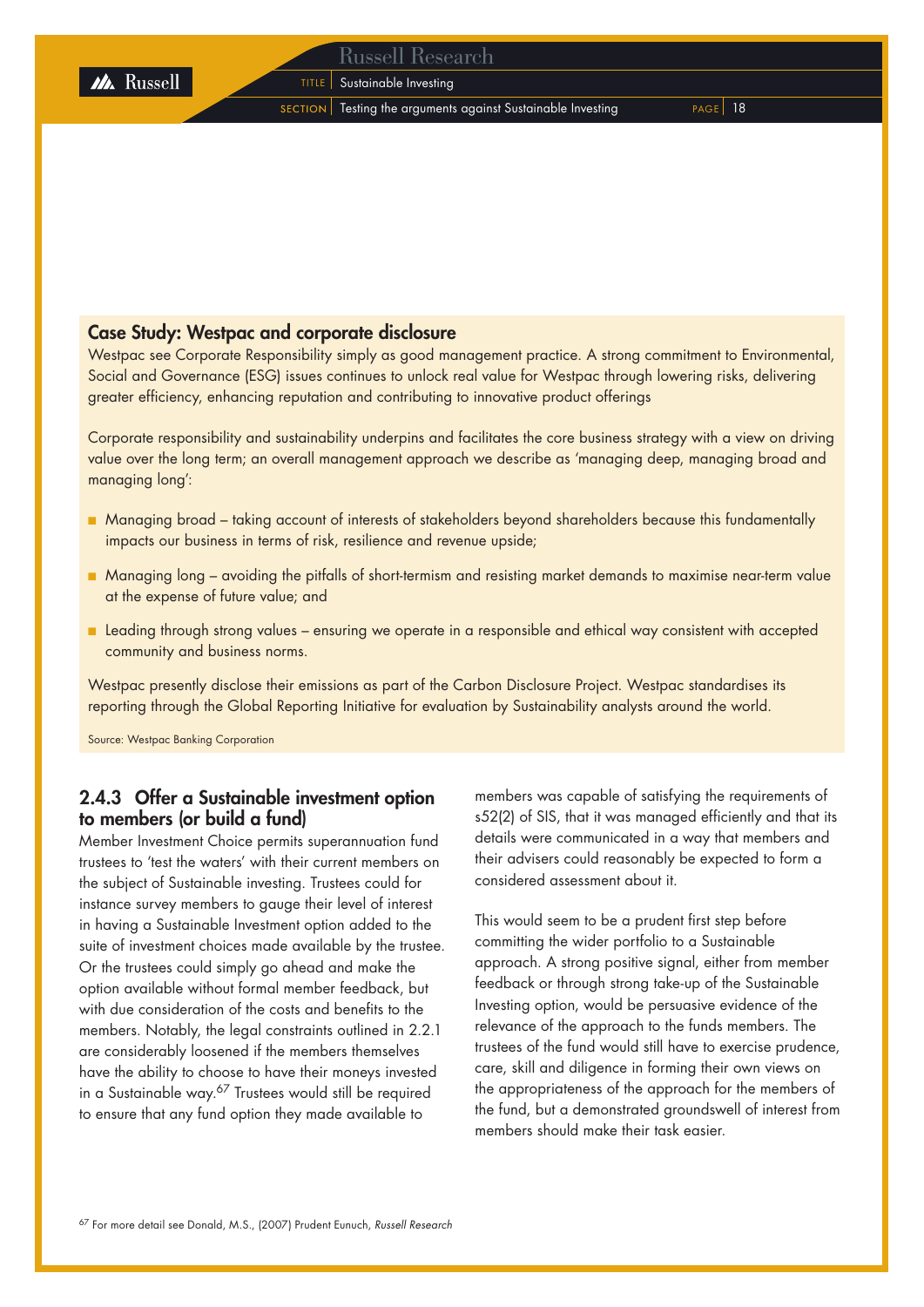**TITLE** Sustainable Investing

M Russell

 $S_{\text{ECTION}}$  Testing the arguments against Sustainable Investing  $P_{\text{AGE}}$  19

Once a decision is taken, the Ethical Investment Association (Australasia, EIA) provides a Sustainable, SRI and ethical certification program. The 'SRI Certification Program' is designed to ensure a consistent standard of educational information and disclosure is provided to the market. Super funds and investment managers each have their own category.

For more information: www.eia.org.au

### 2.4.4 Adopt sustainable business practices in your operations:

There are now a range of organisations that assist businesses to neutralise their carbon and climate emissions – through day-to-day operations, producing compliance products or by purchasing and funding other projects. Other firms choose to adopt Corporate Social Responsibility (CSR) into their business operations. The attention paid by Russell's clients to governance issues in their own operations is a key first step in any sustainability strategy but trustees may also want to consider whether the day-to-day activities of their fund, such as reporting, administration and member education, might be conducted in a more sustainable manner.

For more information: www.accsr.com.au

### 2.4.5 A Concluding Comment

There is clearly a risk that any form of Sustainable investing will divert attention from the investment risks inherent in day-to-day stock selection and portfolio management to satisfy other, personal and political motivations.68 We believe this risk can be managed using the governance strategies familiar to most Australian superannuation fund trustees, such as Investment and Audit committees, formally contracted external managers and comprehensive and transparent reporting to the trustee board and members.

Regardless of what level of engagement is chosen, in Russell's view it is important for trustees to communicate to members clearly what they have decided and to pursue the strategy carefully and efficiently. The potential for inefficiencies and misunderstandings in this area is high. This, coupled with the heart-felt convictions felt by many individuals in this area, means the chance of disappointment is disproportionately higher than in most other areas of trustee decision-making. We don't believe this should discourage trustees who judge that some form of Sustainable Investing approach is relevant for their fund, but it underscores the importance of doing it (whatever 'it' happens to be) well.

68 Barber, B. M. (2006); 'Monitoring the Monitor: Evaluating CalPERS Activism', *Working Paper, Graduate School of Management,* UC Davis. See also: Romano, R. (1993); 'Public pension fund activism in corporate governance reconsidered', *Columbia Law Review,* 93, 795-853; and Romano, R. (1995); 'The Politics of Public Pension Funds', *Public Interest,* 119, 42-53.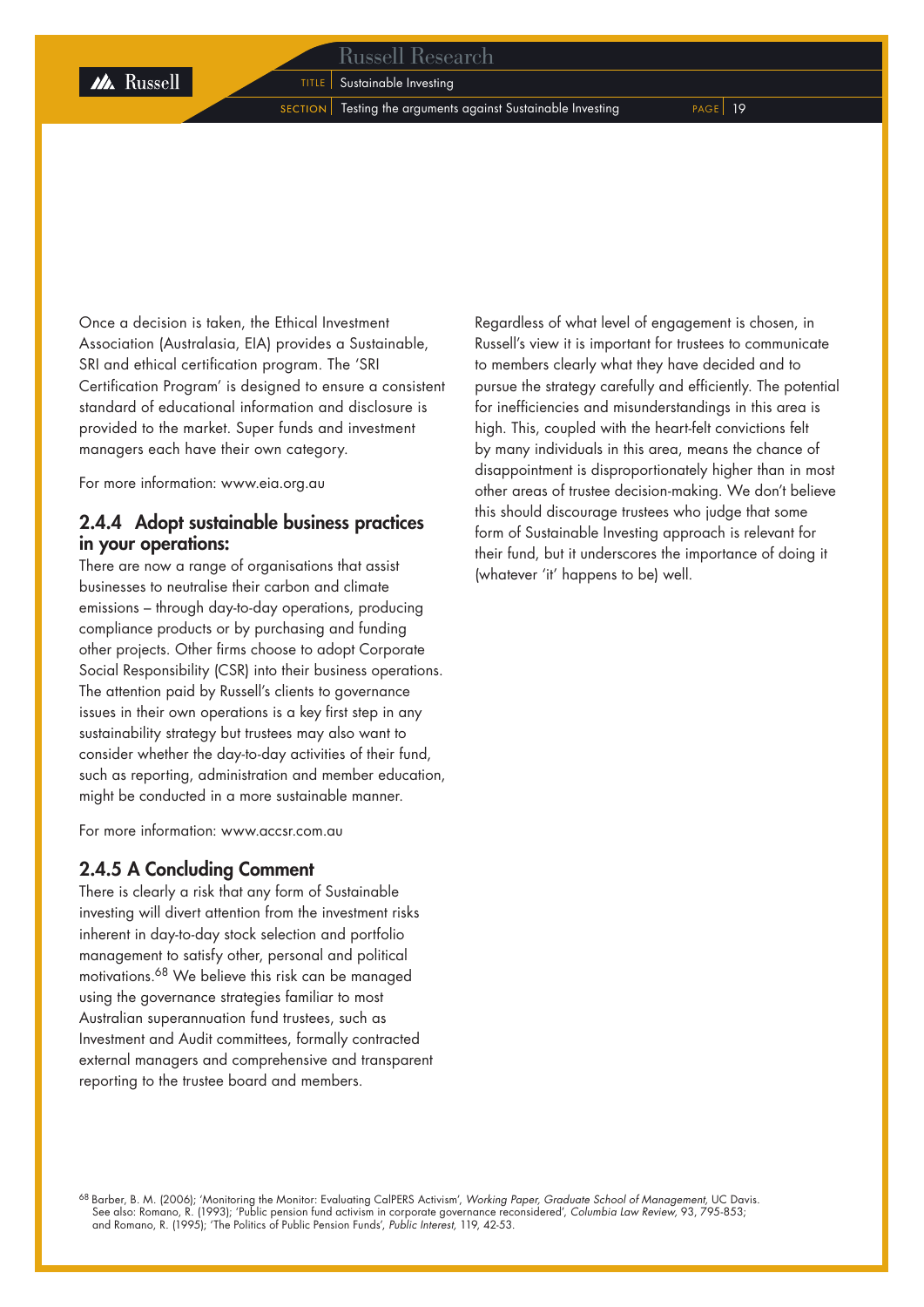**TITLE** Sustainable Investing

M Russell

 $s$  SECTION Testing the arguments against Sustainable Investing  $s$  PAGE 20

## ARGUMENT 5: "Investors are not interested"

*"As the ultimate beneficiaries [of sustainable investing] come to realise the importance of universal owners acting as such, more fund managers will find the political room to act on the potential that universal owners possess."* <sup>69</sup> James P. Hawley and Andrew T. Williams, 2000

A common argument levied against Sustainable investing is the lack of assets actually invested in SRI and Ethical funds. This is of course an empirical fact. Figure 1 and Figure 2 below profiles the retail 'ethical' fund industry in Australia.

### Figure 1 and Figure 2:



Source: Morningstar, Data compiled from www.morningstar.com.au on 25 June 2007

Even the recent apparent upsurge in institutional investment in Australia is slightly misleading, stemming as it does from the re-classification of two large infrastructure projects as 'sustainable' and the decision by a major superannuation fund to dedicate a portion of its entire portfolio to sustainable practices. When total assets in a sector are small, such moves have a dramatic effect on the measured rate of growth.

We believe the current political climate makes it inappropriate to assume that investor apathy will necessarily continue.

First, there is increasing evidence of a broad trend taking place throughout business and society.<sup>70</sup> The momentum building around the issue of climate change is central to this trend. Since the first United Nations (U.N.) Intergovernmental Panel on Climate Change (IPCC) at the turn of the century, it has been widely accepted that current levels of global emissions are unsustainable and that human activity has been largely responsible for a global change in climate.<sup>71</sup> Climate change is not the only issue, however. Issues such as corporate governance (for instance arising out of the Enron and AWB scandals and discussions around executive compensation),

<sup>69</sup> Hawley, J. & Williams, A. (2007); 'Universal Owners: challenges and opportunities', *Corporate Governance*, Vol. 15, No. 3, May 2007

<sup>70</sup> World Economic Forum and International Business Leaders Forum (2004); 'Values and Communicating the Strategic Importance of Corporate Citizenship to Investors', World Economic Forum. See also: UN Global Compact (2004); 'Who Cares Wins – One Year On'.

<sup>71</sup> Intergovernmental Panel on Climate Change (2007); 'Climate Change 2007: Fourth Assessment Report (AR4)', Working Group I of the Intergovernmental Panel on Climate Change.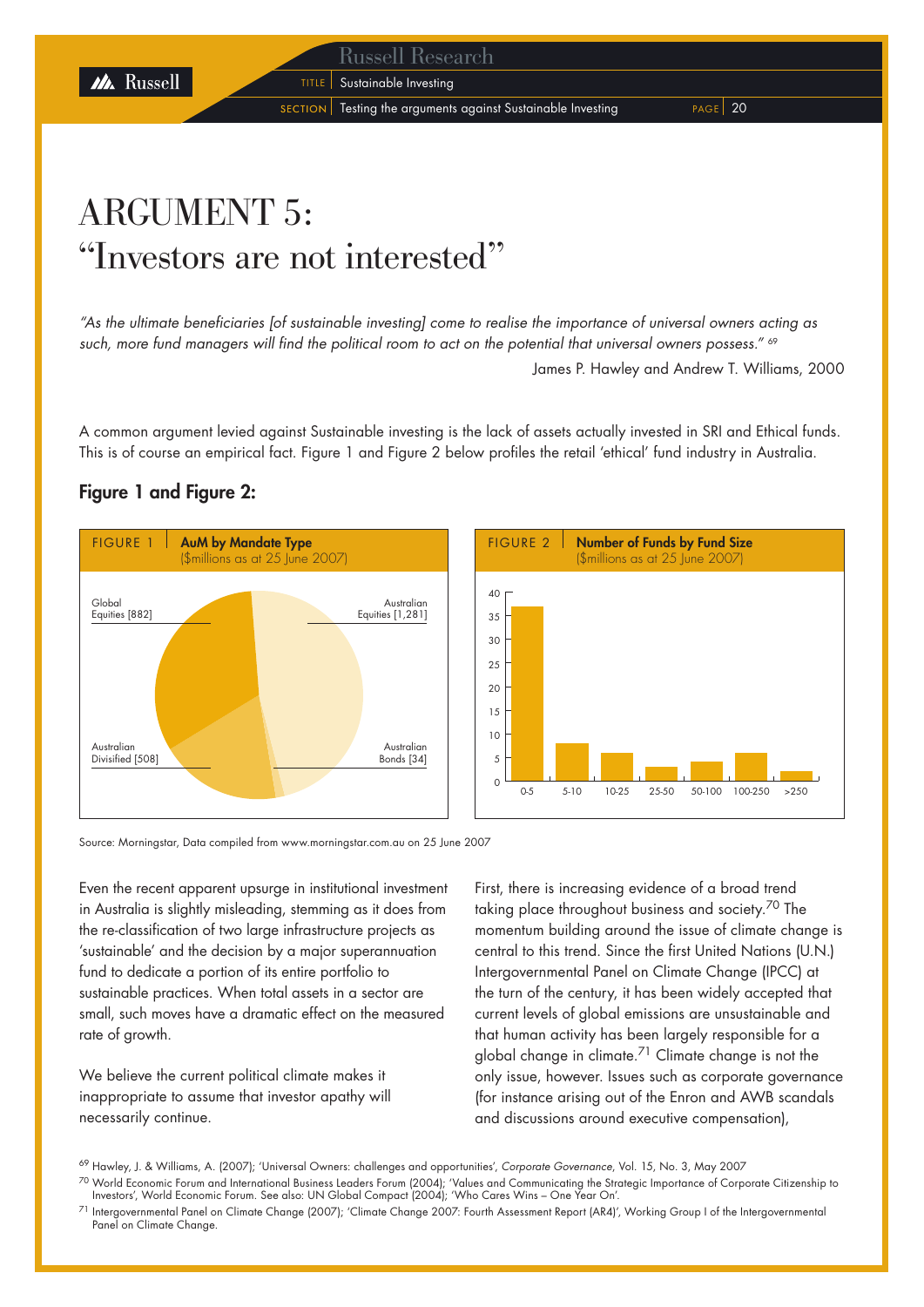**M** Russell

 $S$  ECTION Testing the arguments against Sustainable Investing  $P_{AGE}$  21

medical research, employment relations, food technology (for instance genetic engineering, organic production and animal cruelty) are all gaining greater attention than in any decade since the 1970s. Over time we have also seen a growing tendency towards 'smaller government' in policymaking, requiring a social contract between society and business, rather than between society and government.<sup>72</sup> This groundswell of interest in issues included within the Sustainability banner $73$ is accompanied by an increasing awareness that individuals can themselves contribute to change. This makes it more likely, in our view, that Sustainability will gain increasing momentum in coming years.

This can happen at two levels: at an individual level and at the trustee level. There is also growing promotion of Sustainable investing by the commercial funds management sector.

### *(a) Individual discretion*

There are two ways that individuals may direct their superannuation monies towards Sustainable Investing approaches. Member Investment Choice offers a means by which individuals within large superannuation, and master trusts can direct their investments to reflect their personal preferences. An increasing number of funds now offer Sustainable-related investments within their menu of options. A survey conducted in 2005 found that two-thirds of respondents were "more likely to consider it (a sustainable option) if it was offered by their current fund."74 In 2005 the Ethical Investment Association (Australasia, EIA) reported 119 super funds offered 317 responsible investment options, up from only 10 in 1996.<sup>75</sup> This positive note must however be tempered by the observation that fewer than one in four superannuation fund members elects to move away from the default option. The result is that sustainable options account for less than 1.5% of total superannuation assets.76 Moreover, despite the introduction of Member Investment Choice and Choice of Fund legislation in Australia, individuals have demonstrated little knowledge, or interest, in the traditional investing principles necessary to secure their financial future.77 It is possible that other non-financial considerations may come to influence their decisionmaking process and selection of investment options.78 Whether they choose to do so remains to be seen.

The second way that individuals may support Sustainable investing is through the growing Self-Managed Super Fund (SMSF) sector.79 To date there have been no rigorous studies of the way in which SMSF assets are invested but it is worth noting that such funds typically hold assets directly or invest in retail or wholesale pools, so any material move towards Sustainable Investing in this sector of the superannuation market would have been observed in increasing flows to retail or wholesale Sustainable funds.

It therefore seems reasonable to assume that Sustainable Investing will not comprise a significant segment of total superannuation assets unless the second possible source, trustee-driven changes to the way default options are designed, provides significant impetus.

 $^{73}$  A recent survey of Finsia fellows found that 71% thought "Australia's financial markets overall are factoring certain ESG risks" to 'a significant extent', 'an increasing extent' or 'some extent'. Further, in relation to reporting sustainability risks some "70% of members supported a voluntary requirement (subject to an 'if not, why not' requirement), while 50% supported a mandatory reporting framework". See: Finsia (2007); *"Have Your Say" Industry Opinion Poll.*

74 Ethical Investment Association (2005); 'Sustainable Responsible Investment in Australia',.

<sup>78</sup> Finsia (2006); 'Sustaining Our Future: Investing for the long haul', *Finsia Consumer Research,* September 2006. For a US perspective, see Krumsiek, B.J., (1997); 'The emergence of a new era in mutual fund investing: Socially Responsible Investing comes of age.' *Journal of Investing,* Winter (6)4.

 $^{79}$  The SMSF sector is estimated to account for approximately 20% of total superannuation assets (\$234bn out of \$1, 080bn) as at 31 December 2007.

<sup>72</sup> Wood, (1991); 'Corporate social performance revisited', *Academy of Management Review,* 16:691-718

<sup>75</sup> Ethical Investment Association (2004) and (2005); 'Sustainable Responsible Investment in Australia',.

<sup>76</sup> APRA, *Annual Superannuation Bulletin 2005* at 31.

<sup>77</sup> Schubert, S. (2006), 'Investment Choice: Evolution is Relative', *Russell Forum,* April 2006. Also, Finsia (2006); 'Sustaining Our Future: Investing for the long haul', *Finsia Consumer Research,* September 2006.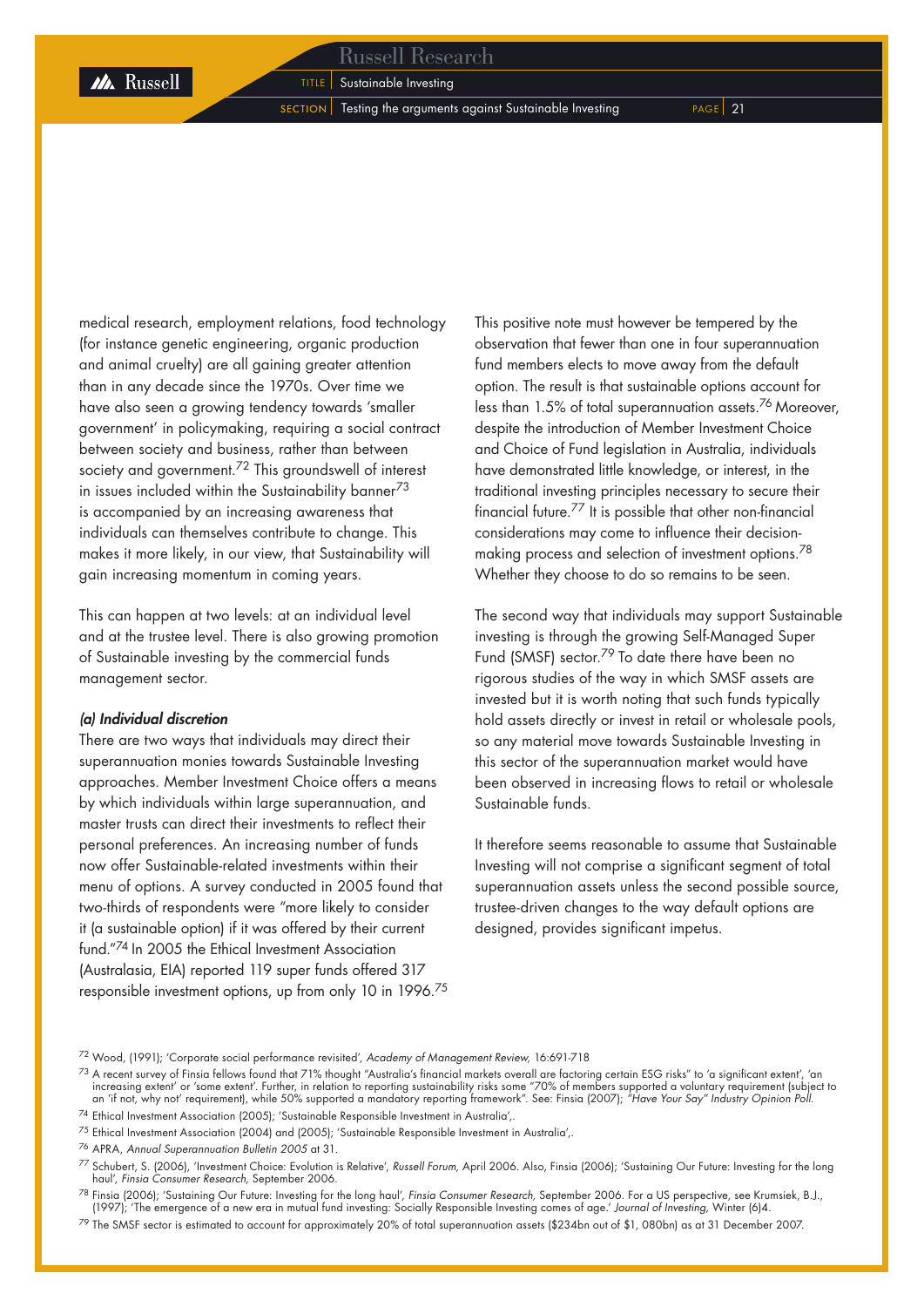**TITLE** Sustainable Investing

 $S$  SECTION Testing the arguments against Sustainable Investing  $P_{AGE}$  22

### *(b) Trustee discretion*

As noted in the previous section, perceptions about the legal environment have made trustees in Australia hesitant to expressly incorporate Sustainability criteria in the investment strategies for which they have been responsible.80 Very few of the largest 10 super funds, for instance, have joined responsible investment associations. There are signs that this is changing, albeit slowly with the announcement earlier this year that Australian Super and UniSuper have signed the U.N. Principles.

In our view this caution has been warranted. Definitional clarity, investment rationale and regulatory approval are all important preconditions for prudent investing. However we believe that the movement may have reached critical mass, a 'tipping point' to borrow the term popularised by Malcolm Gladwell, at which some careful moves to bring Sustainable issues into play in the design of their investment strategy can be considered by trustees.

### *(c) Australian investment manager engagement*

There is a higher level of engagement by top-tier investment managers in Australia, in responsible investment initiatives and organisations. Three of the top 10 managers are members of the Investor Group on Climate Change – Australia/New Zealand (IGCC), and four are presently signatories of the UN Principles launched in 2006. Similarly, at a global level, the U.N. has attracted signatories with more than \$8 trillion in assets since being launched in April 2006, whilst the latest Carbon Disclosure Project (CDP) initiative was signed by organisations representing over \$41 trillion in assets.

*Mercer's 2006 Fearless Forecast,* a survey of 157 investment managers from around the world, forecasts 'client demand' for 'the integration of ESG analysis into investment decision-making' is expected to rise from 13% in 2006 to 38% in 2009. Notably, Australian respondents forecasted this demand to grow from 0% in 2006 to 44% in 2009.81

It should of course be noted that investment managers face slightly lower barriers to adopting Sustainable Investing practices than the trustees of, say, a corporate or industry superannuation fund. As commercial entities they can arguably offer new funds managed in a Sustainable way without the same intensity of fiduciary responsibility that other types of Responsible Entity might face.

81 Mercer IC (2006); 'Fearless Forecast: What do investment managers think about responsible investment'.

 $^{80}$  Strictly, the provision of Sustainable investment options falls within the ambit of the fund's investment strategy under s52 of SIS, but here we are referring to those parts of the portfolio where the trustee has direct control over the asset allocation attributed to member accounts.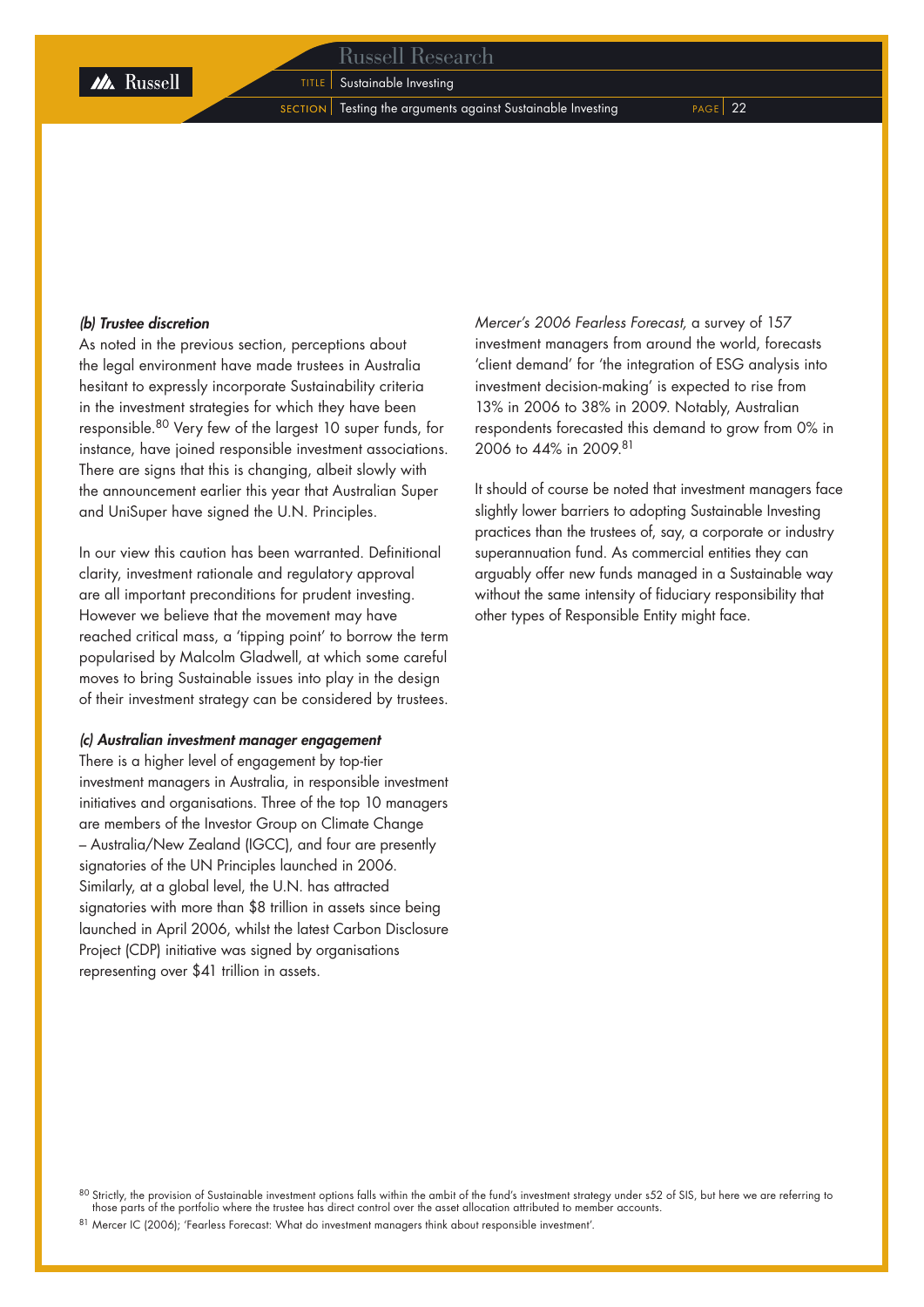**TITLE** Sustainable Investing section Conclusion **Page 23** 

# Conclusion

*"We have a hard time understanding how people on the scene were ambivalent as to what lay in wait for them".* <sup>82</sup>

Peter L.Bernstein, 1998

In this paper we considered the cogency of five common concerns about Sustainable Investing. Without wishing to appear flippant, these concerns could be summarised as:

- What precisely are we talking about?
- Will the law let us do it?
- Does it stack up from an investment standpoint?
- Is it practical?
- Will anyone thank us?

To which our answers are:

- Sustainable Investing (as opposed to ethical or socially responsible investing);
- Yes, so long as the purpose is the financial advancement of members rather than an altruistic or collateral motivation;
- Yes, but don't expect sustained excess returns: competitive risk-adjusted returns are realistic and sufficient;
- It can be, so long as the strategy is carefully specified and pursued in a disciplined manner; and
- Yes, (though they won't necessarily send fan mail).

Sustainability issues are important for mankind at large. That, of itself, does not mean that institutional investors should modify their objectives, strategies or tactics. There are plenty of other institutions in the public realm that can, and do, have a major role to play in promoting and protecting Sustainability. However we believe there are practical ways in which Australian superannuation fund trustees can play a role. Moreover, the role need not compromise the mandate held by those trustees if implemented thoughtfully and carefully. We believe that the way is open for superannuation funds to embrace a more positive approach to Sustainable investing.

### Further reading

Collie, B. Clark, M. and Ilkiw, J. (1999); 'Socially Responsible Investments. Does your SRI policy pass five tests?', *Russell Monograph No.10.*

Gardner, G. and Ilkiw, J. (2001); 'How have SRI-screened Portfolios Performed relative to Non-screened portfolios', *Russell Consulting Practice Note, No.21.*

Russell Investment Group, BT Financial Group, & State Street Global Advisors (2004); *A collaborative perspective on SRI and Investment Governance.*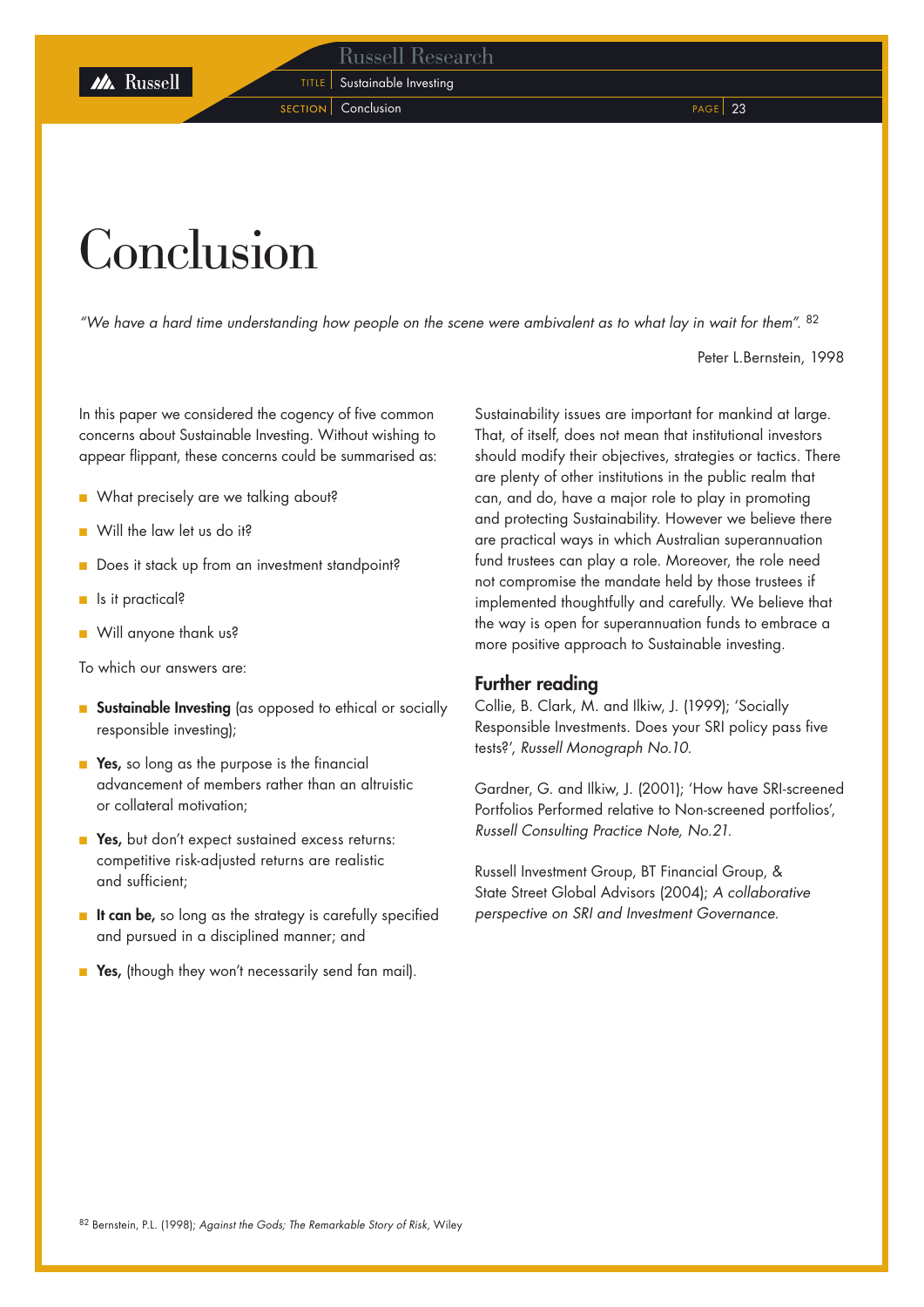M Russell

SECTION Appendix A PAGE 24

**TITLE** Sustainable Investing

## APPENDIX A: An exhausting but not exhaustive list of empirical studies into the performance of Ethical, SRI and Sustainable investing approaches

The articles and books listed in this Appendix employ a wide range of analytical methods and data sets. No attempt is made in this Appendix to evaluate the relative merits of the studies listed here (our conclusions are documented in Part 2.3.2 of this Research report). Articles and books are listed chronologically in three rough categories: 'Negative', 'Neutral' and 'Positive'.

### Figure 3:



### Negative: Studies finding that ethical, SRI or Sustainable approaches impair investment performance

Malkiel, B.G. & Quandt, R.E. (1971); 'Moral Issues in Investment Policy', *Harvard Business Review,* Vol.49 No.2.

Tepper, J.A. (1992); 'Evaluating the Cost of Socially Responsible Investing', *The Social Investment Almanac: A Comprehensive Guide to Socially Responsible Investing,* eds. Kinder, P.D., Lyndenberg, S.D. & Domini, A.L., Henry Holt & Co., New York.

Gregory, A. Matatko, J. and Luther, R. (1997); 'Ethical Unit Trust Financial Performance: Small Company Effects and Fund Size Effects', *Journal of Business, Finance and Accounting,* Vol 24, No.5

Tippett, J. (2001); 'Performance of Australia's Ethical Funds', *The Australian Economic Review,* Vol 34(2)

Ali, P.U. and Gold, M. (2002); 'An Appraisal of Socially Responsible Investments and Implications for Trustees and Other Investment Fiduciaries', Centre for Corporate Law and Securities Regulation, University of Melbourne.

Geczy, C., Stambaugh, R. & Levin, D. (2005); 'Investing in socially responsible mutual funds', Working Paper, University of Pennsylvania.

Gold, M. (2006); 'Corporate governance, activism and the role of trustees', *Jassa,* Winter

Jin, H.H., Mitchell, O.S., & Piggott, J. (2006); 'Socially responsible investment in Japanese pensions', *Pacific-Basin Finance Journal,* 14.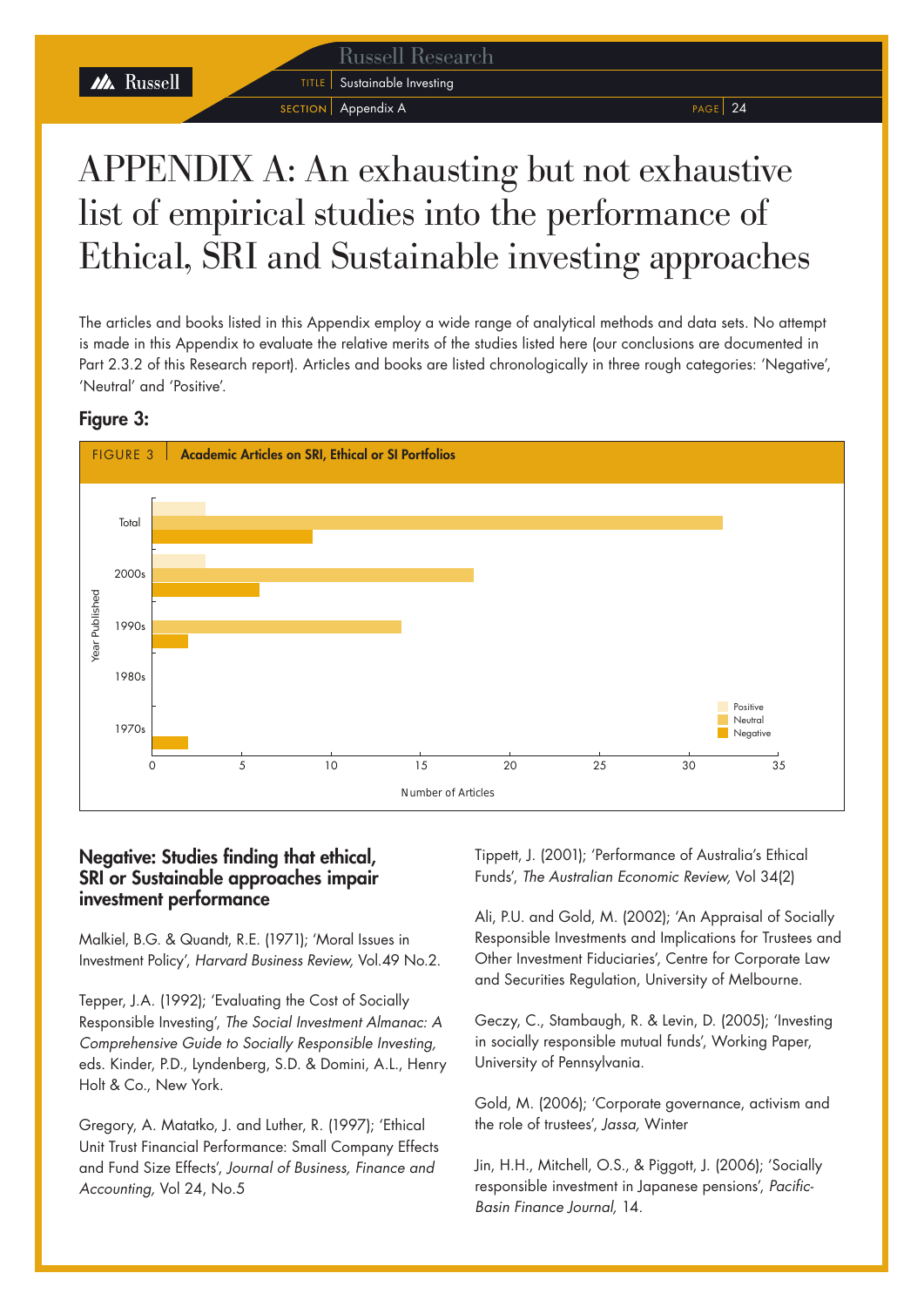TITLE | Sustainable Investing SECTION Appendix A PAGE 25

Girard, E., Rahman, H., & Stone, B. (2007); 'Socially Responsible Investments: Goody-Two-Shoes or Bad to the Bone?', *Journal of Investing,* Spring 2007.

### Neutral: Studies finding that ethical, SRI or Sustainable approaches neither materially impair nor enhance investment performance

Perks, R.W., Rawlinson, D.H. and Ingram, L. (1992); 'An Exploration of Ethical Investment in the U.K.', *British Accounting Review* 24(1)

Luther, R.G. Matatko, J. and Corner, D. (1992); 'The Investment Performance of U.K. Ethical Trusts', *Accounting, Auditing and Accountability Journal* 5(4)

Hamilton, S, Jo, H & Statman, M. (1993); 'Doing Well While Doing Good? The Investment Performance of Socially Responsible Mutual Funds', *Financial Analysts Journal,* November/December.

Luther, R.G. and Matatko, J. (1994); 'The Performance of Ethical Unit Trusts: Choosing an Appropriate Benchmark', *British Accounting Review* 26

Diltz, J.D. (1995); 'The Private Cost of Socially Responsible Investing', *Applied Financial Economics,*  Vol.5.

Mallin, C.A., Saadouni, B. and Briston, R.J. (1995); 'The Financial Performance of Ethical Investment Funds', *Journal of Business Finance and Accounting,* Vol.22, No.4

D'Antonio, J., Johnsen, T. & Hutton, R.B. (1997); 'Expanding Socially Screened Portfolios: An Attribution Analysis of Bond Performance', *Journal of Investing,* Winter 1997.

Kurtz, L. (1997); 'No Effect, or No *Net* Effect? A Review of studies on Socially Responsible Investing', *Journal of Investing,* Winter.

Guerard, Jon B., Jr. (1997); 'Additional Evidence on the Cost of Being Socially Responsible in Investing', *Journal of Investing* 6(4): 31-35.

Guerard, J. B. (1997); 'Is There a Cost to Being Socially Responsible in Investing?', *Journal of Investing,* Summer

Sauer, D.A. (1997); 'The Impact of Social-Responsibility Screens on Investment Performance: Evidence from the Domini 400 Social Index and Domini Equity Mutual Fund', *Review of Financial Economics,* Vol.6.

Gottsman, L. & Kessler, J. (1998); 'Smart Screened Investments: Environmentally Screened Equity Funds that Perform like Conventional Funds', *Journal of Investing,* Fall.

Reyes, M.G. & Grieb, T. (1998); 'The External Performance of Socially-Responsible Mutual Funds', *American Business Review,* January.

Goldreyer, E, & Diltz, D. (1999); 'The performance of socially responsible mutual funds: Incorporating Sociopolitical information in portfolio selection', *Managerial Finance,* Vol.25 Is.1.

Statman, M. (2000); 'Socially Responsible Mutual Funds, *Financial Analysts Journal,* Vol. 56.

Abramson, L. & Chung, D. (2000); 'Socially Responsible Investing: Viable for Value Investors', *Journal of Investing,* Fall

Cummings, L. (2000); 'The Financial Performance of Ethical Investment Trusts: An Australian Perspective', *Journal of Business Ethics,* Vol. 25

diBartolomeo, D., and Kurtz, L. (2000); 'Managing Risk Exposures of Socially Screened Portfolios', Working Paper, Northfield Information Services, Boston, Mass.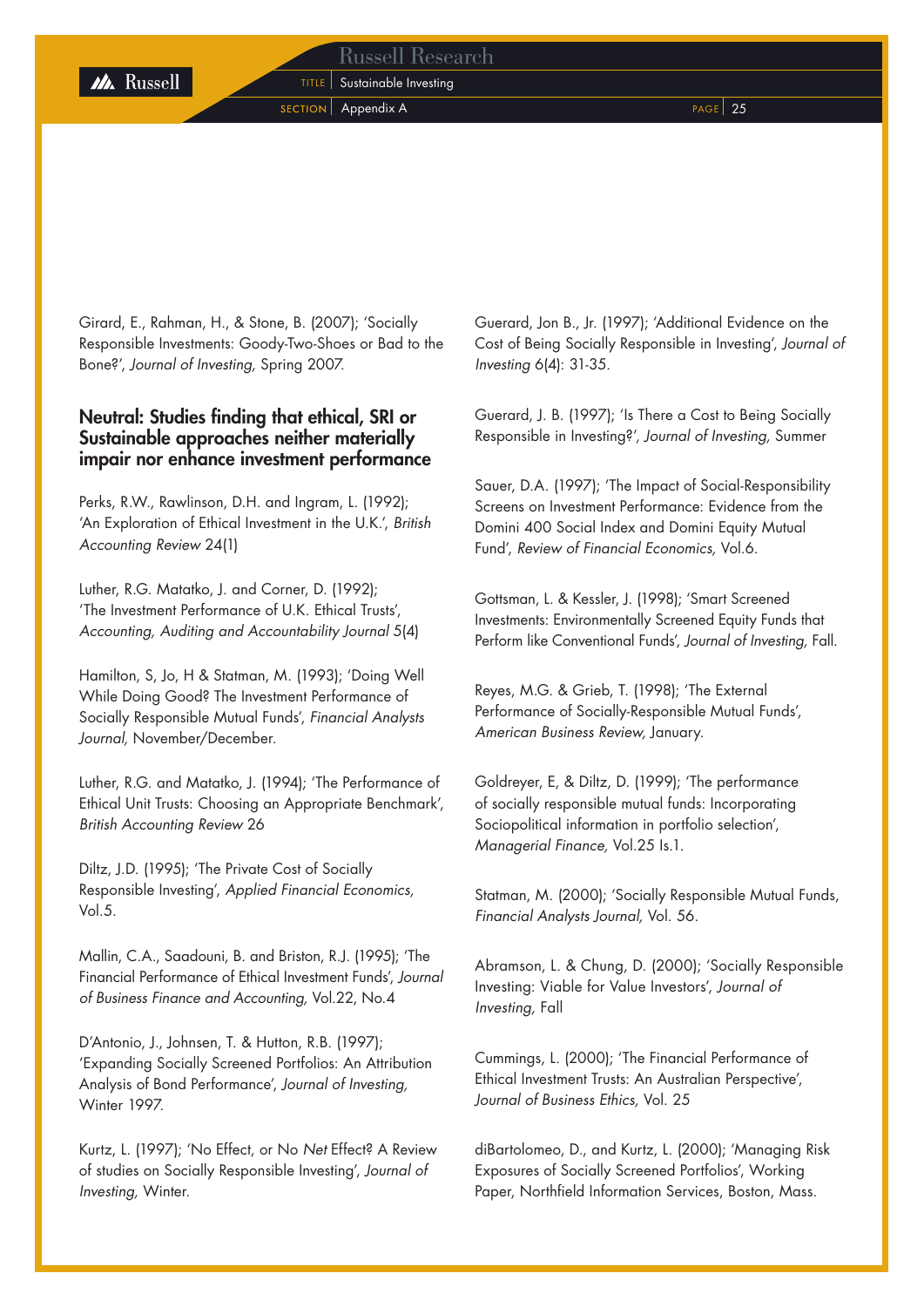**TITLE** Sustainable Investing section Appendix A Page 26

Naber, M. (2001); 'Catholic Investing: The effects of screens on financial returns', *Journal of Investing,* Winter.

Asmundson P. and Foerster, S.R. (2001); 'Socially Responsible Investing: Better for your soul or your bottom line?', *Canadian Investment Review*

Stone, B.K., Guerard, J.B., Gultekin, M.N., & Adams, G. (2001); 'Socially Responsible Investment Screening: Strong Evidence of No Significant Cost for Actively Managed Portfolios', Working Paper, June.

Bauer, R., Koedijk, K., and Otten, R. (2005); 'International evidence Ethical Mutual Fund Performance and Investment Style', *Journal of Banking and Finance,* Vol. 29

Kreander, N., Gray, R.H., Power, D.M., & Sinclair, C.D. (2005); 'Evaluating the Performance of Ethical and Non-ethical Funds: A Matched Pair Analysis', *Journal of Business Finance & Accounting,* 32(7) & (8).

Shank, T.M., Manullang, D.K., & Hill, R.P. (2005); 'Is it Better to be Naughty or Nice?', *Journal of Investing,* Fall

Statman, M. (2005); 'Socially Responsible Indexes: Composition and Performance', Working Paper.

Vermier, W., Van de Velde, E. & Corten, F. (2005); 'Sustainable and Responsible Performance', *Journal of Investing,* Fall

Bello, Z.Y. (2005); 'Socially Responsible Investing and Portfolio Diversification', *Journal of Financial Research,* Vol.XXVIII, No. 1, Spring

Evans, J., Guido, R., and Guo, M. (2006); 'Analysing sustainable securities', *Jassa,* Autumn

Bauer, R., Otten, R. and Tourani Rad, A. (2006); 'Ethical Investing in Australia, is there a Financial Penalty?', *Pacific Basin Finance Journal* 14(1)

Statman, M. (2006); 'Socially Responsible Indexes: Composition, Performance and Tracking Error', *Journal of Investing,* Spring 2006.

Bauer. R., Derwall, J. and Otten, R. (2007); 'The Ethical Mutual Fund Performance Debate: New Evidence from Canada', *Journal of Business Ethics,* Vol. 70

Gregory, A. & Whittaker, J. (2007); 'Performance and Performance Persistence of 'Ethical' Unit Trusts in the U.K.', *Journal of Business Finance & Accounting,* 1-18.

### Positive: Studies finding that ethical, SRI or Sustainable approaches enhance investment performance

Kumar, R., Lamb, W.B. and Wokutch, R.E. (2002); 'The End of Ownership of the South African Sanctions, Institutional Ownership, and the Stock Price Performance of Boycotted Firms', *Business and Society,* Vol 41(2).

Edwards, E. and Samant, A. (2003); 'Investing with a Conscience: An Evaluation of the Risk-adjusted Performance of Social-responsible Mutual Funds', *Mid-American Journal of Business,* Spring, Vol.18, Issue 1.

Hussein, K. & Omran, M. (2005); 'Ethical Investment Revisited: Evidence from Dow Jones Islamic Indexes', *Journal of Investing,* 14(3).

Issued by Russell Investment Management Ltd ABN 53 068 338 974, AFS Licence 247185 (RIM). This document provides general information for wholesale investors only and has not prepared having regard to your objectives, financial situation or needs. Before making an investment decision, you need to consider whether this information is appropriate to your objectives, financial situation or needs. This information has been compiled from sources considered to be reliable, but is not guaranteed. Past performance is not a reliable indicator of future performance. Copyright © 2007 RIM. All rights reserved. This material is proprietary and may not be reproduced, transferred, or distributed in any form without prior written permission from RIM. MKT/1287/0707 RUS\_Report\_Research\_Sustainable\_V6\_0708